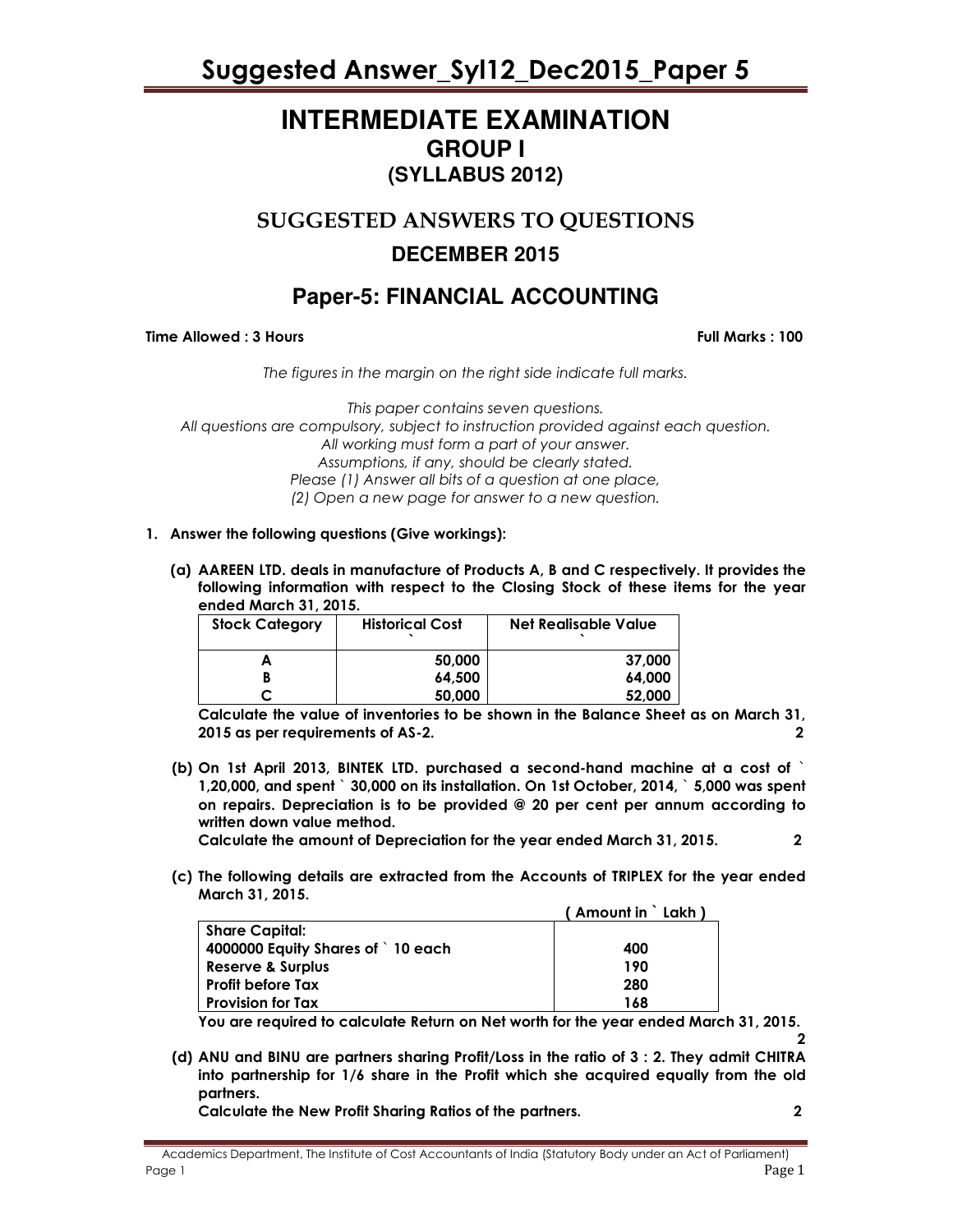- (e) ANSU is a debtor of the firm by `1,000. His account is also in the creditors ledger because of his having supplied goods to the firm for ` 900. You are required to pass the necessary transfer entries if the firm is maintaining accounts on sectional balancing system. 2
- (f) State what are the components which are not included in the cost of internally generated software. 2
- (g) Anup draws a bill for ` 4,000 on Binup. Binup accepts it and returns it to Anup. Anup endorses it over to Zitun. Zitun endorses it in favour of Chinu. On due date, the bill was honoured. Pass Journal Entries in the book of Chinu. 2
- (h) KETAN purchased 12% Debentures in PT LTD. for ` 5,20,000 on 1st July. The face value of these debentures were ` 5,00,000. Interest on Debentures falls due on 30th September and 31st March. Compute the Cost of acquisition of Debentures. 2

- (i) In INDIAN BANK, the doubtful assets (more than 3 years) as on 31.03.2015 is  $\cdot$  5,000 lakhs. The value of security (including DICGC 100% cover of ` 500 lakhs) is ascertained at ` 2,500 lakhs. How much provision must be made in the Books of Indian Bank towards doubtful assets? 2
- (j) REVATHI ELECTRICITY COMPANY LTD. has incurred Capital expenditure of ` 200 lakhs having life of 10 years. 40% of the cost is Capital/Service line contribution by the customers.

Pass the Journal Entries in the Book of REVATHI Electricity Company Ltd. 2

#### Answer:

1. (a) According to para 5 of AS-2: valuation of inventories, inventories should be valued at lower of cost and net realizable value. Thus inventories should be valued as per itemwise as is given below:

| <b>Items</b> | Historical Cost (`) | Net Realisable Value (`) | Valuation of Closing Stock (`) |
|--------------|---------------------|--------------------------|--------------------------------|
|              | 50,000              | 37,000                   | 37,000                         |
|              | 64,500              | 64,000                   | 64,000                         |
|              | 50,000              | 52,000                   | 50,000                         |
|              |                     |                          | ' ,51                          |

(b) Calculation of Depreciation for the year ended March 31, 2015: 20% (as per WDV) of [(1- 0.20)(1,20,000 + 30,000)]  $= 20\% \text{ of } (0.80 \times 1,50,000) =$  24,000.

| (c) Profit after Tax<br>Net Worth                         | $= 280 - 168 =$ 112 lakh<br>= Share Capital + Reserve & Surplus<br>$= 400 + 190 =$ 590 lakh                                                         |
|-----------------------------------------------------------|-----------------------------------------------------------------------------------------------------------------------------------------------------|
|                                                           | Return on Net Worth = $(112/590) \times 100 = 18.98\%$                                                                                              |
| (d) Anu's new share<br>Binu's new share<br>Chitra's share | $=$ (3/5)- (1/6)x(1/2) = (3/5)- (1/12)= (36-5)/60= (31)/60<br>$= (2/5) - (1/6)x(1/2) = (2/5) - (1/12) = (24-5)/60 = (19/60)$<br>$= (1/6) = (10/60)$ |
|                                                           | Hence, new profit and loss sharing Ratios of partners: (31/60):(19/60):(10/60)= 31:19:10.                                                           |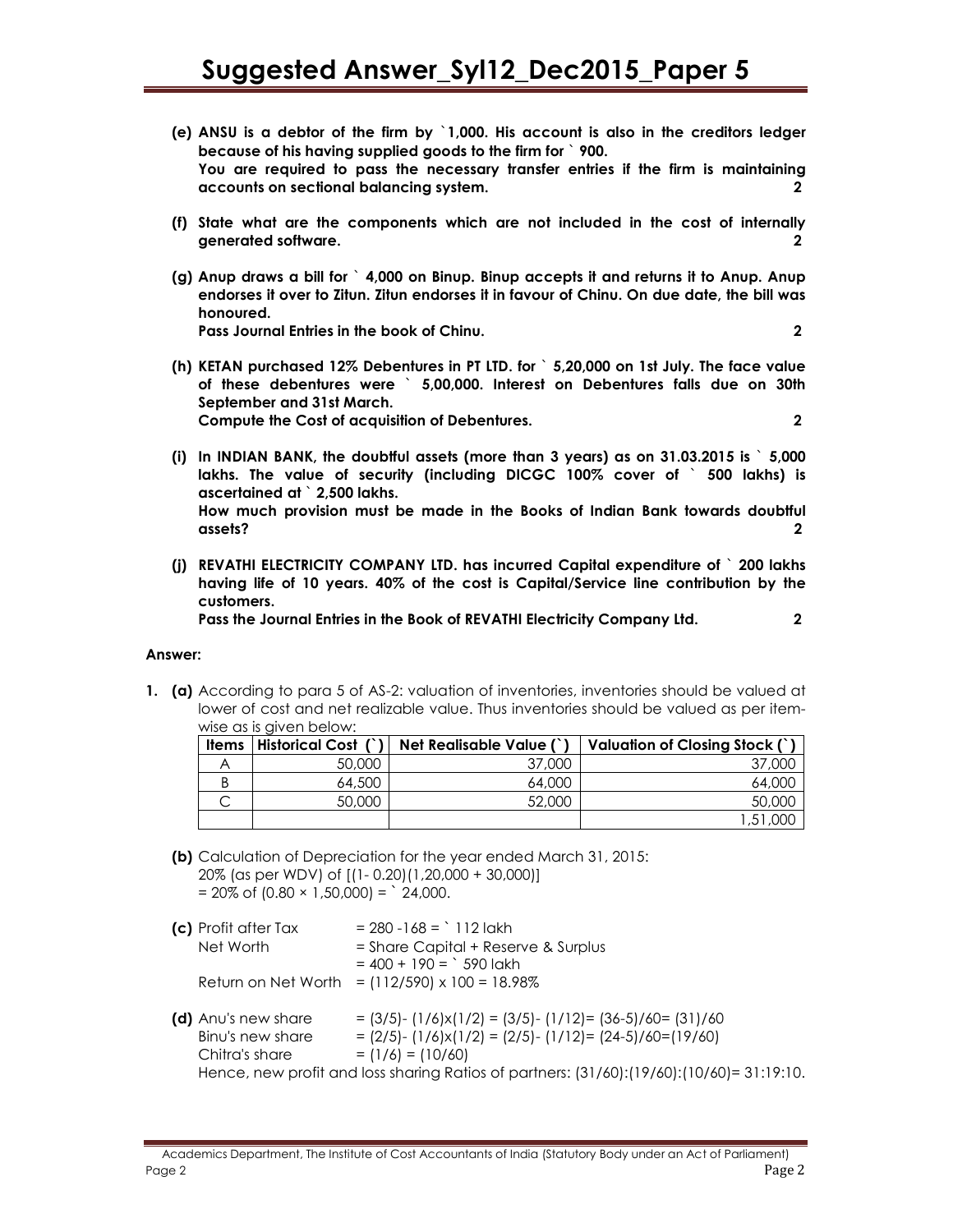| ×<br>٦<br>w<br>۰. |
|-------------------|
|-------------------|

| <b>Journal Entries</b>                                   |           |            |  |
|----------------------------------------------------------|-----------|------------|--|
| <b>Particulars</b>                                       | Debit $($ | Credif ( ) |  |
| Ansu (in the creditors ledger)<br>Dr.                    | 900       |            |  |
| To Ansu (in the Debtors ledger)                          |           | 900        |  |
| (Being transferred of Account of Ansu of `900 from the   |           |            |  |
| Creditors' ledger to Debtors' Ledger)                    |           |            |  |
| Total Creditors Account<br>Dr.                           | 900       |            |  |
| To Total Debtors Account                                 |           | 900        |  |
| (Being transferred of consequential adjustment of Ansu's |           |            |  |
| Account from Creditors' to Debtors' Ledger)              |           |            |  |

- (f) The following are the Components which are not included in the cost of internally generated software:
	- (1) Selling, administration and other general overhead expenditure unless this expenditure can be directly attributable to the development of the software.
	- (2) Clearly identified inefficiencies and initial operating losses incurred before software achieves the planned performance; and
	- (3) Expenditure on training of the staff to use the internally generated software.

| ٠<br>$\sim$ |  |  |
|-------------|--|--|
|-------------|--|--|

#### In the Books of Chinu Journal Entries

| <b>Particulars</b>                      |     | Debit $($ | Credif ( |
|-----------------------------------------|-----|-----------|----------|
| <b>Bills Receivable A/c</b>             | Dr. | 4,000     |          |
| To Zitun A/c                            |     |           | 4,000    |
| (Being the receipt of bill from Zitun)  |     |           |          |
| Bank A/c                                | Dr. | 4,000     |          |
| To Bills Receivable A/c                 |     |           | 4,000    |
| (Being the amount realized at maturity) |     |           |          |

#### (h)

#### Computation of cost of Acquisition of Debentures

| <b>Particulars</b>                                                  |          |
|---------------------------------------------------------------------|----------|
| Purchase price of Debentures (cum-interest)                         | 5,20,000 |
| Less: Interest from the last date of payment of interest to date of | 5.000    |
| purchase: $500000 \times 0.12 \times (3/12)$ .                      |          |
| Cost of Debentures at the time of Purchase                          | 5,05,000 |

#### (i) Calculation of Provision for Doubtful Assets as on 31.03.2015:

| <b>Particulars</b>                              | (Amount in `lakh) |
|-------------------------------------------------|-------------------|
| Doubtful Assets (more than 3 years)             | 5,000             |
| Less: Value of Security (excluding DICGC Cover) | 2,000             |
| Less: DICGC Cover                               | 500               |
| Unsecured portion                               | 2,500             |
| Provision for unsecured portion (100%)          | 2,500             |
| Provision for secured portion (100%)            | 2,000             |
| Total provisions to be made                     | 4,500             |

#### (j) Annual written off of service line contribution:

#### (8000000)/10 years = ` 800000 Journal Entries

| <b>Particulars</b>                                            |     | Debit $( )$ | Credit (`, |
|---------------------------------------------------------------|-----|-------------|------------|
| Bank A/c                                                      | Dr. | 8,00,000    |            |
| To Capital/Service line contribution A/c                      |     |             | 8,00,000   |
| (Being the amount receipt from customers as cost of Capital/) |     |             |            |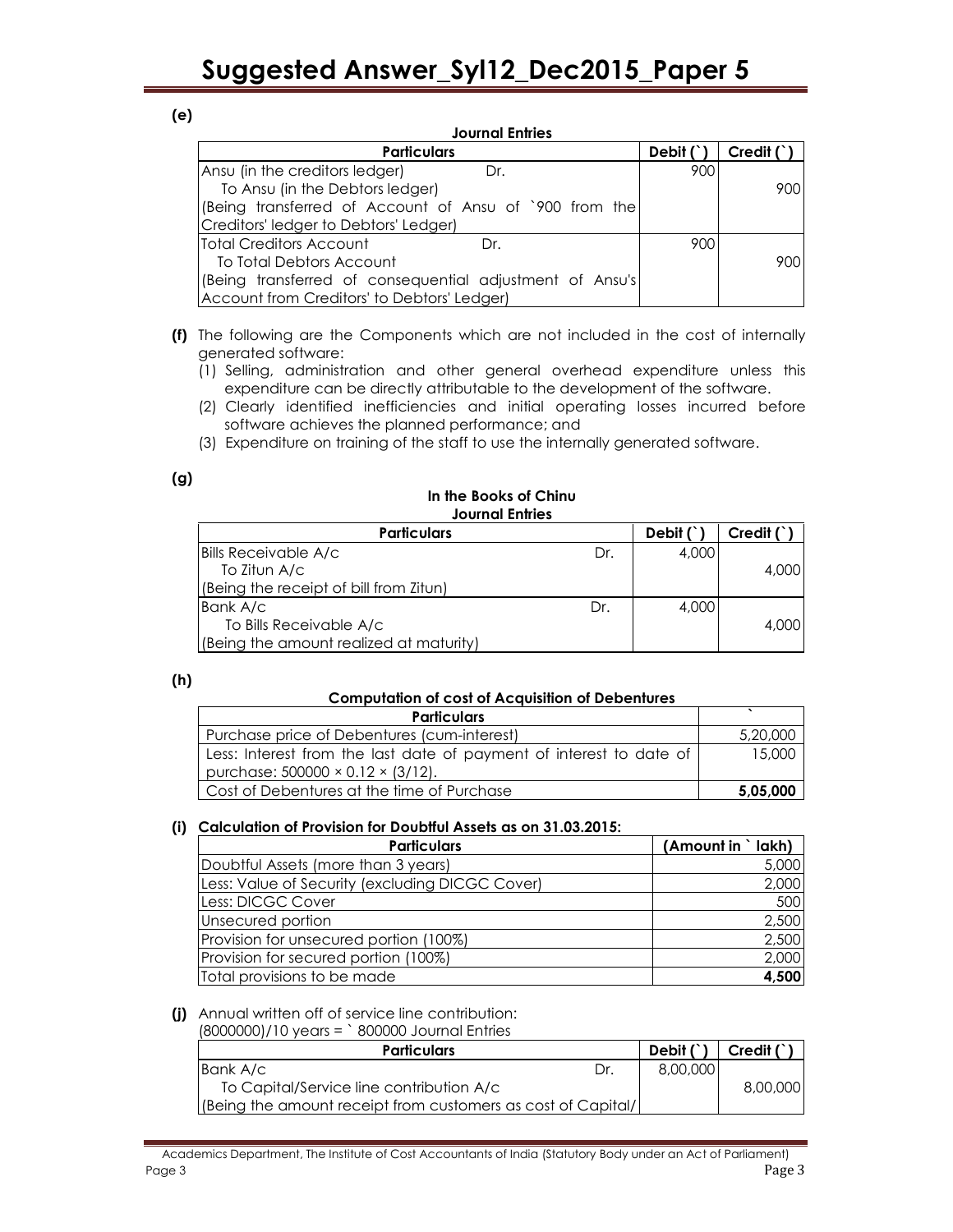| Service line contribution)                                                          |     |          |          |
|-------------------------------------------------------------------------------------|-----|----------|----------|
| Capital/Service line contribution A/c                                               | Dr. | 8,00,000 | 8,00,000 |
| To Profit and Loss A/c<br>(Being the amount transferred to Profit and Loss Account) |     |          |          |

- 2. Answer any two questions (carrying 4 marks each):
	- (a) In taking out a Trial Balance of SUNFLAG LTD., a Book-keeper finds that the debit total exceeds the credit total by ` 352. The amount is placed to the credit of a newly opened Suspense Account. Subsequently the following mistakes were discovered. You are required to pass the necessary entries for rectifying the mistakes,
		- (i) Sales Day Book was overcast by ` 100.
		- (ii) A sale of ` 50 to Shri Ram, was wrongly debited to Shri Krishna.
		- (iii) General Expenses ` 18 was posted as ` 80.
		- (iv) Cash received from Shri Govind was debited to his account ` 150.
		- (v) While carrying forward the total of one page of the Purchase Book to the next, the amount of  $\degree$  1,235 was entered as  $\degree$  1,325.
	- (b) SUNDER LAL & SONS find that the Bank Balance shown by their Pass Book on 30th November, 2015 is ` 20,000 (Debit) but the Cash Book shows a difference due to the following reasons:
		- (i) On 05.10.2015 Sunder Lal deposited a cheque for collection of ` 1,000 and made entry in Cash Book, appears in the Pass Book on 06-12-2015 as ` 990.
		- (ii) Cheques issued to parties but not presented for payment till 30.11.2015 are of ` 525, ` 835 and ` 900.
		- (iii) Cheques deposited for collection but not collected by bankers till 30.11.2015,  $8.760$  and  $\degree$  410.
		- (iv) Interest on investments collected by bankers on 30.11.2015, ` 955 entered in Cash Book on 04.12.2015 on receipt of bank intimation.
		- (v) Bank charges ` 90 (dated 27.11.2015) not entered in Cash Book.
		- (vi) Cheque deposited for collection on 30.11.2015 but returned dishonoured on 06.12.2015 of ` 945.

You are required to Prepare a Bank Reconciliation Statement as on 30.11.2015 from the foregoing information. 4

(c) GEMINI CONTROL LTD. obtained a loan from the Central Bank of India for ` 60 lakhs on 30.04.2014 to be utilized as under:

| Construction of a shed        | `30 lakhs          |
|-------------------------------|--------------------|
| <b>Purchase of Machinery</b>  | $\degree$ 15 lakhs |
| Working Capital               | $\degree$ 10 lakhs |
| Advance for Purchase of truck | `5 lakhs           |

In March 2015, construction of shed was completed and machinery installed. Delivery of truck was not received. Total interest charged by the bank for the year ending 31.03.2015 was ` 9 lakhs.

Required: Show the treatment of Interest under AS-16. 4

#### Answer:

2. (a)

#### SUNFLAG LTD. Journal Entries

| SI.<br>No. | <b>Particulars</b>                              |     | Debit | <b>Credit</b> |
|------------|-------------------------------------------------|-----|-------|---------------|
|            | Sales A/c                                       | Dr. | 100   |               |
|            | To Suspense A/c                                 |     |       | 1001          |
|            | (Being overcasting of sales day book rectified) |     |       |               |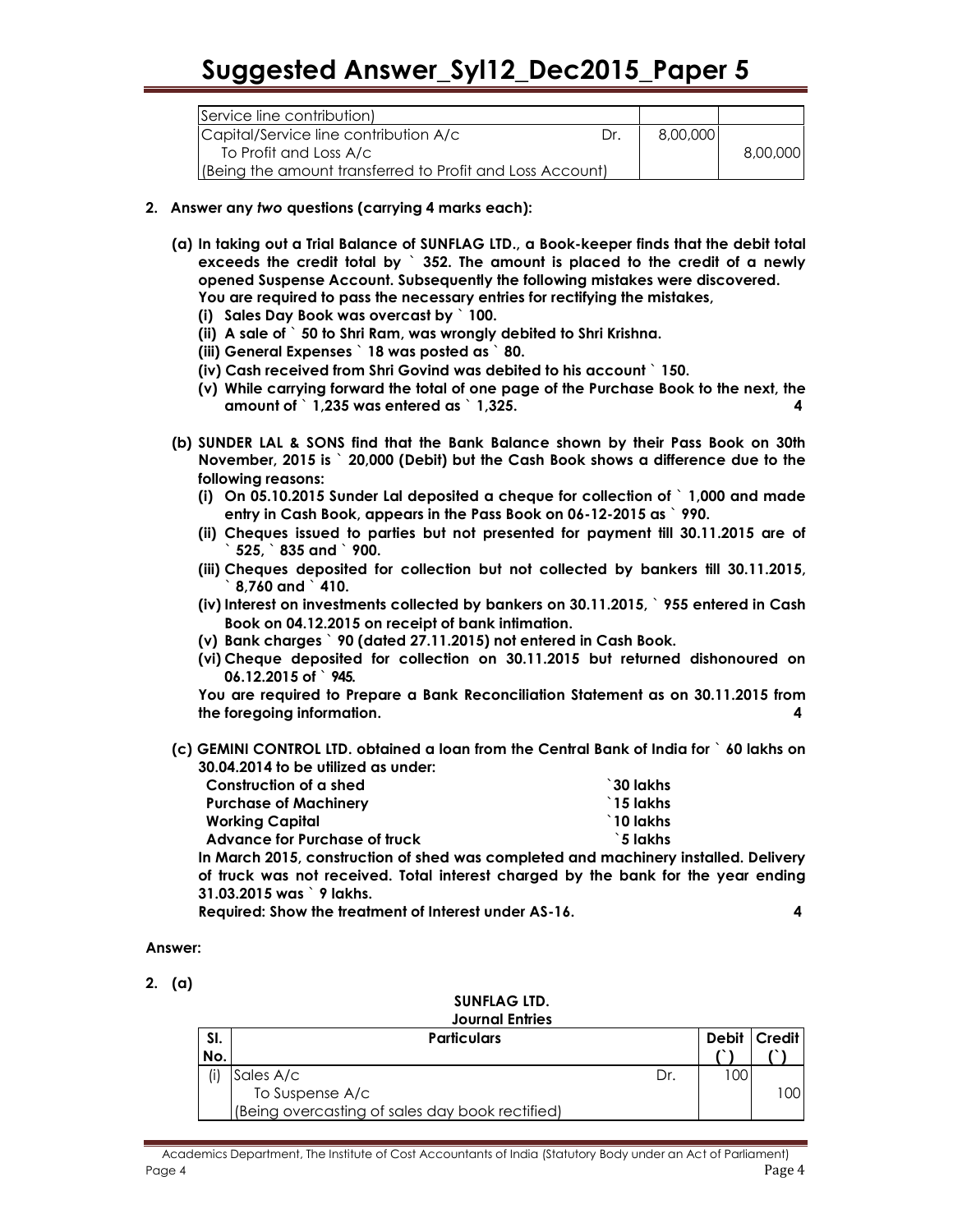| (ii)  | Shri Ram A/c<br>To Shri Krishna A/c<br>(Being the wrong debit given to Shri Krishna rectified)                            | Dr. | 50  | 50  |
|-------|---------------------------------------------------------------------------------------------------------------------------|-----|-----|-----|
| (iii) | Suspense A/c<br>To General Expenses A/c<br>(Being rectification of the wrong posting made in General<br>Expenses Account) | Dr. | 62  | 62  |
| (iv)  | Suspense A/c<br>To Shri Govind A/c<br>(Being rectification of the wrong debit given to Shri Govind)                       | Dr. | 300 | 300 |
| (v)   | Suspense A/c<br>To Purchase A/c<br>(Being rectification of the wrong carry forward in the Purchase Book)                  | Dr. | 90  | 90  |

(b)

#### In the Books of Sunder Lal & Sons Bank reconciliation statement as at 30th November, 2015

| <b>Particulars</b>                                                |       |        |
|-------------------------------------------------------------------|-------|--------|
| Overdraft as per Passbook (Debit balance)                         |       | 20,000 |
| Add: Cheques issued but not yet presented for payment             | 2.260 |        |
| $($ ` 525+`835+`900)                                              |       |        |
| Add: Interest on investments collected by the Bank entered in the | 955   | 3,215  |
| Cash Book after 30-11-15                                          |       |        |
|                                                                   |       | 23,215 |
| Less: Cheque of ` 1000 deposited but collected by the Bank after  | 1,000 |        |
| $30 - 11 - 15$                                                    |       |        |
| Less: Cheque deposited but collected by bank after 30.11.15       | 9.170 |        |
| $(^{6}8,760+^{6}410)$                                             |       |        |
| Less: Bank charges not recorded in the Cash Book                  | 90    |        |
| Less: Cheque deposited but returned as dishonoured on 06.12.2015  | 945   | 11,205 |
| Overdraft as per Cash Book (credit balance)                       |       | 12.010 |

(c) As per AS-16 borrowing cost (interest) should be capitalized if borrowing cost is directly attributable to the acquisition, construction or production of qualifying asset. In other words, asset acquired must be qualifying asset and borrowing cost should be directly attributable to the acquisition, construction or production of qualifying asset.

The Company obtained loan from Bank amounting ` 60 lakh and utilized for:

| Construction of a shed        | .30 lakh  |
|-------------------------------|-----------|
| Purchase of Machinery         | 15 lakh   |
| Working Capital               | $10$ lakh |
| Advance for Purchase of truck | .5 lakh   |

Out of these four payments only construction of a shed of ` 30 lakh is a qualifying assets as per AS-16, other three payments are not for the qualifying asset. Therefore, borrowing cost (interest) attributable to the construction of a shed should only be capitalized which will be equal to ( $\degree$  9 lakhs x 30/60) =  $\degree$  4.50 lakhs.

The balance of ` 4.50 lakhs (` 9 lakhs - ` 4.50 lakhs) should be expensed and debited to Profit and Loss Account.

Academics Department, The Institute of Cost Accountants of India (Statutory Body under an Act of Parliament) Page 5 Page 5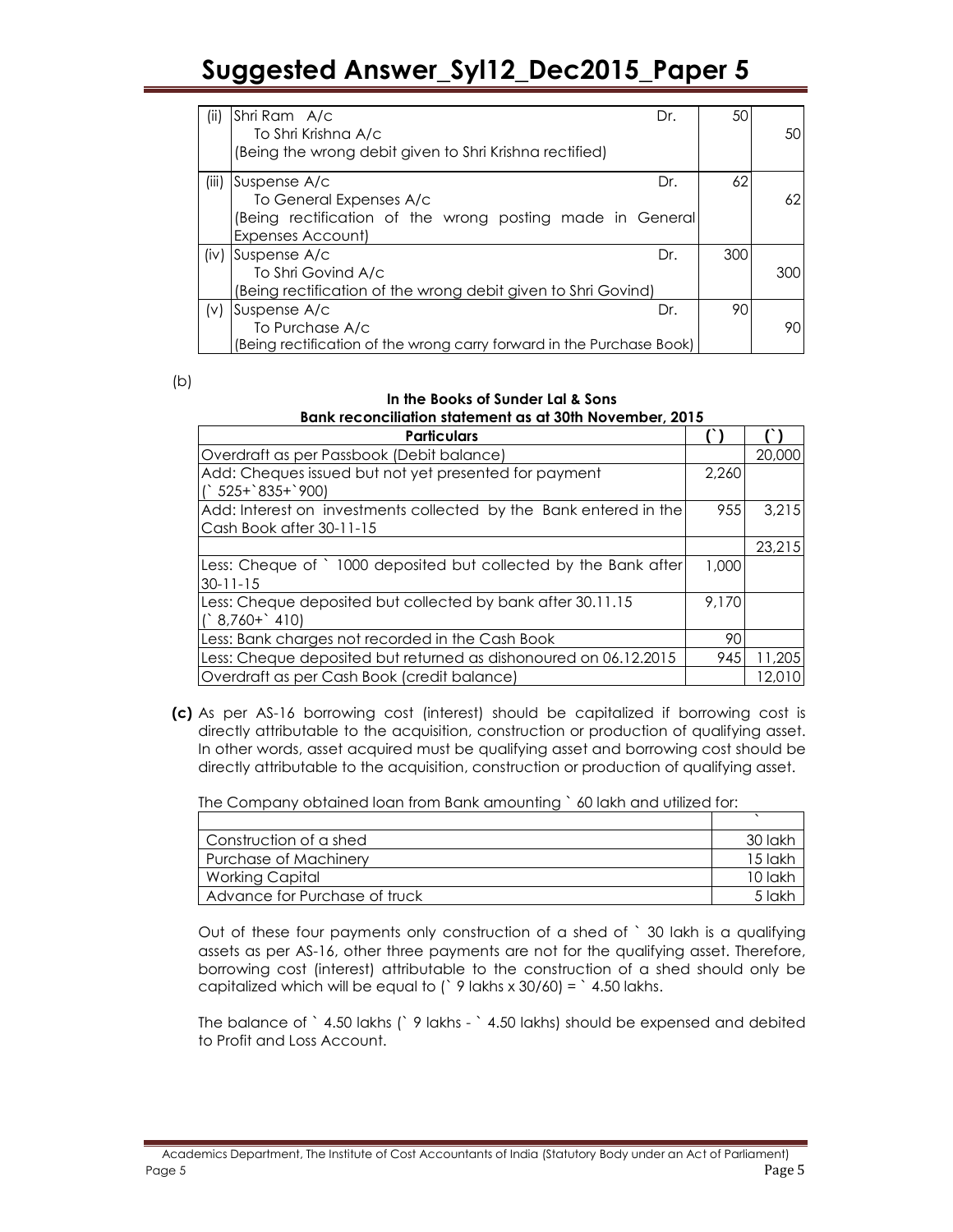- 3. Answer any two questions (carrying 12 marks each):
	- (a) A, B and C are partners in a firm sharing profits and losses as to 5 : 3 : 2. Their Balance Sheet as on 31st March, 2015 was as follows:

|                                    | $\lambda$ |                           | $\cdot$   |
|------------------------------------|-----------|---------------------------|-----------|
| <b>Sundry Creditors</b>            |           | 3,00,000 Cash in hand     | 80,000    |
| <b>General Reserve</b>             |           | 1,60,000 Bills Receivable | 1,00,000  |
| <b>Partners' Loan Accounts:</b>    |           | <b>Sundry Debtors</b>     | 1,20,000  |
|                                    |           | 80,000 Stock-in-trade     | 2,40,000  |
| в                                  |           | 60,000 Furniture          | 40,000    |
| <b>Partners' Capital Accounts:</b> |           | <b>Buildings</b>          | 5,20,000  |
|                                    | 2,00,000  |                           |           |
| в                                  | 1,60,000  |                           |           |
|                                    | 1,40,000  |                           |           |
|                                    | 11,00,000 |                           | 11,00,000 |

#### Balance Sheet as at 31st March, 2015

They agree to change their profit sharing ratio as 6:5:5 from April 1, 2015. For this purpose, it is decided that:

- (i) Furniture and Buildings be valued at ` 30,000 and ` 6,50,000 respectively.
- (ii) A provision for bad debts be made @ 3 per cent on Sundry debtors and 6 per cent of bills receivable
- (iii) The value of stock be reduced to ` 1,60,000.
- (iv) The Goodwill of the firm is to be valued at two years' purchase of average net profits of the last five years, profit for these years being ` 40,000, ` 52,000, ` 64,000, ` 78,000 and ` 86,000 respectively.

The book value of the assets and liabilities is not to be altered. Required:

- (i) Pass Journal Entries to make adjustments in the partners' accounts.
- (ii) Prepare the partner's Capital Accounts.
- (iii) Prepare the New Balance Sheet as on April 1, 2015. 4+2+3+3=12
- (b) EICHER LIMITED has its head office in Mumbai and a branch at Delhi. Branch keeps a debtors ledger and banks all cash received to the credit of Head Office Bank

Account. Goods are invoiced to the Branch at cost plus 33 $\frac{1}{3}$  p.c. On 1st April, 2014,

the commencement of the financial year the following balances appeared in the Head Office Ledger:

`

| <b>Branch Debtors Account</b>           | 1.50.000 |
|-----------------------------------------|----------|
| Branch Stock Account (at selling price) | 60,000   |
| <b>Branch Adjustment Account (Cr.)</b>  | 15,000   |

The following were the transactions of the Branch during the year ended 31st March, 2015.

Cash Sales ` 75,000; Credit Sales ` 15,00,000; Goods from Head Office at selling price ` 18,00,000; Cash received from Branch Debtors ` 14,40,000; Discount allowed to Branch Debtors ` 36,900; Branch Expenses paid by Head Office ` 3,75,000.

The Stock at the Branch on 31st March, 2015 was ` 2,40,000 at selling price. Required:

Prepare the following Ledger Accounts relating to Branch transactions, in the books of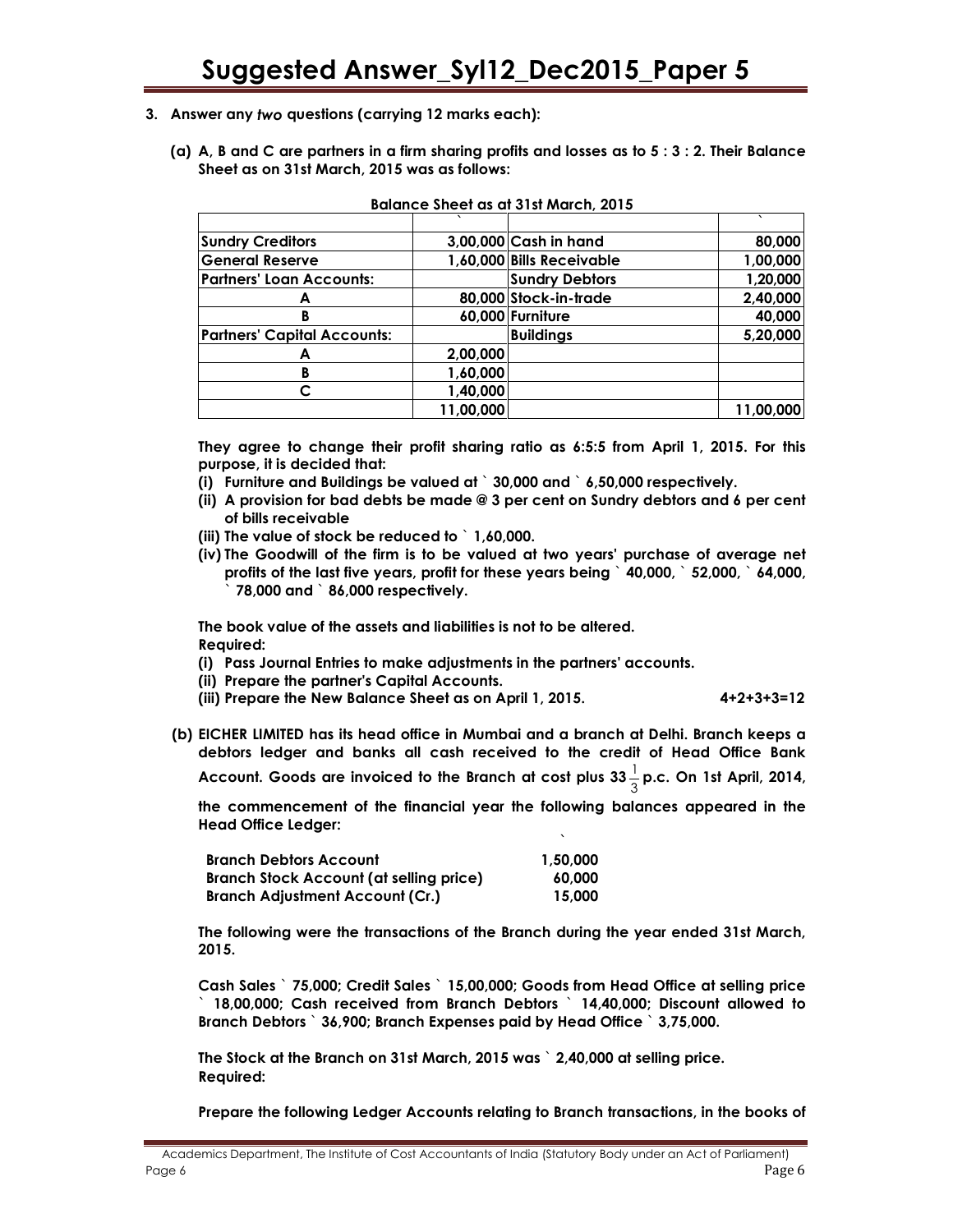the Head Office according to Stock and Debtors' System for the year ended March 31, 2015.

- (i) Branch Stock Account
- (ii) Branch Debtors Account
- (iii) Branch Expenses Account
- (iv) Branch Adjustment Account
- (v) Branch Profit and Loss Account 4+3+1+2+2=12

(c) The Income and Expenditure Account of the MUMBAI CLUB for the year ended 31st March, 2015 is as follows:

| <b>Expenditure</b>             | $\cdot$  | <b>Income</b>            |          |
|--------------------------------|----------|--------------------------|----------|
| <b>To Salaries</b>             | 1,20,000 | <b>By Subscriptions</b>  | 1,70,000 |
| <b>Printing and Stationery</b> | 6,000    | <b>Entrance Fee</b>      | 4,000    |
| "Postage                       | 500      | "Contribution for Dinner | 36,000   |
| "Telephone"                    | 1,500    |                          |          |
| "General Expenses              | 12,000   |                          |          |
| "Interest and Bank Changes     | 5,500    |                          |          |
| "Audit Fees                    | 2,500    |                          |          |
| " Annual Dinner Expenses       | 25,000   |                          |          |
| "Depreciation"                 | 7,000    |                          |          |
| Surplus <sup>3</sup>           | 30,000   |                          |          |
|                                | 2,10,000 |                          | 2,10,000 |

The account has been prepared after the following adjustments:

| Subscriptions outstanding on 31.03.2014                                                           | 16,000   |
|---------------------------------------------------------------------------------------------------|----------|
| Subscriptions outstanding on 31.03.2015                                                           | 18,000   |
| Subscriptions received in advance on 31.03.2014                                                   | 13,000   |
| Subscriptions received in advance on 31.03.2015                                                   | 8,400    |
| Salaries outstanding on 31.03.2014                                                                | 6,000    |
| Salaries outstanding on 31.03.2015                                                                | 8.000    |
| Audit fees for 2013-14 paid during the year                                                       | 2.000    |
| Audit fees for 2014-15 not paid                                                                   | 2,500    |
| The club owned a building since 31.03.2014                                                        | 1,90,000 |
| The club had sports equipments on 31.03.2014 valued at                                            | 52,000   |
| Valued at the end of the year after depreciation of `7,000                                        | 63,000   |
| sport equipments amounted to                                                                      |          |
| In the year 2013-14 the club had raised a bank loan which is still not paid                       | 30,000   |
| Cash in hand on 31,03,2015                                                                        | 28,500   |
| Cash in hand on 31.03.2014                                                                        | 13,600   |
| Capital Fund as on 31.03.2014                                                                     | 2,20,600 |
| Required:                                                                                         |          |
| (i) Prepare the Receipts and Payments Account of the Club for the year ended 31st<br>March, 2015. |          |
|                                                                                                   |          |

(ii) Prepare the Balance Sheet as on 31st March, 2015. 5+4+3=12.

#### Answer:

3. (a) (i)

#### AB & C Partnership Firm Journal Entries

|             | <b>JOUITUL LITTLES</b>                     |     |                             |        |
|-------------|--------------------------------------------|-----|-----------------------------|--------|
| <b>Date</b> | <b>Particulars</b>                         |     | $\mathsf{Dr}, \mathsf{C}^*$ |        |
|             | 2015 Memorandum Revaluation A/c            | Dr. | 99,600                      |        |
| April       | To Provision for Bad Debts A/c (3600+6000) |     |                             | 9,600  |
|             | To Furniture A/c                           |     |                             | 10,000 |
|             | To Stock in Trade A/c                      |     |                             | 80,000 |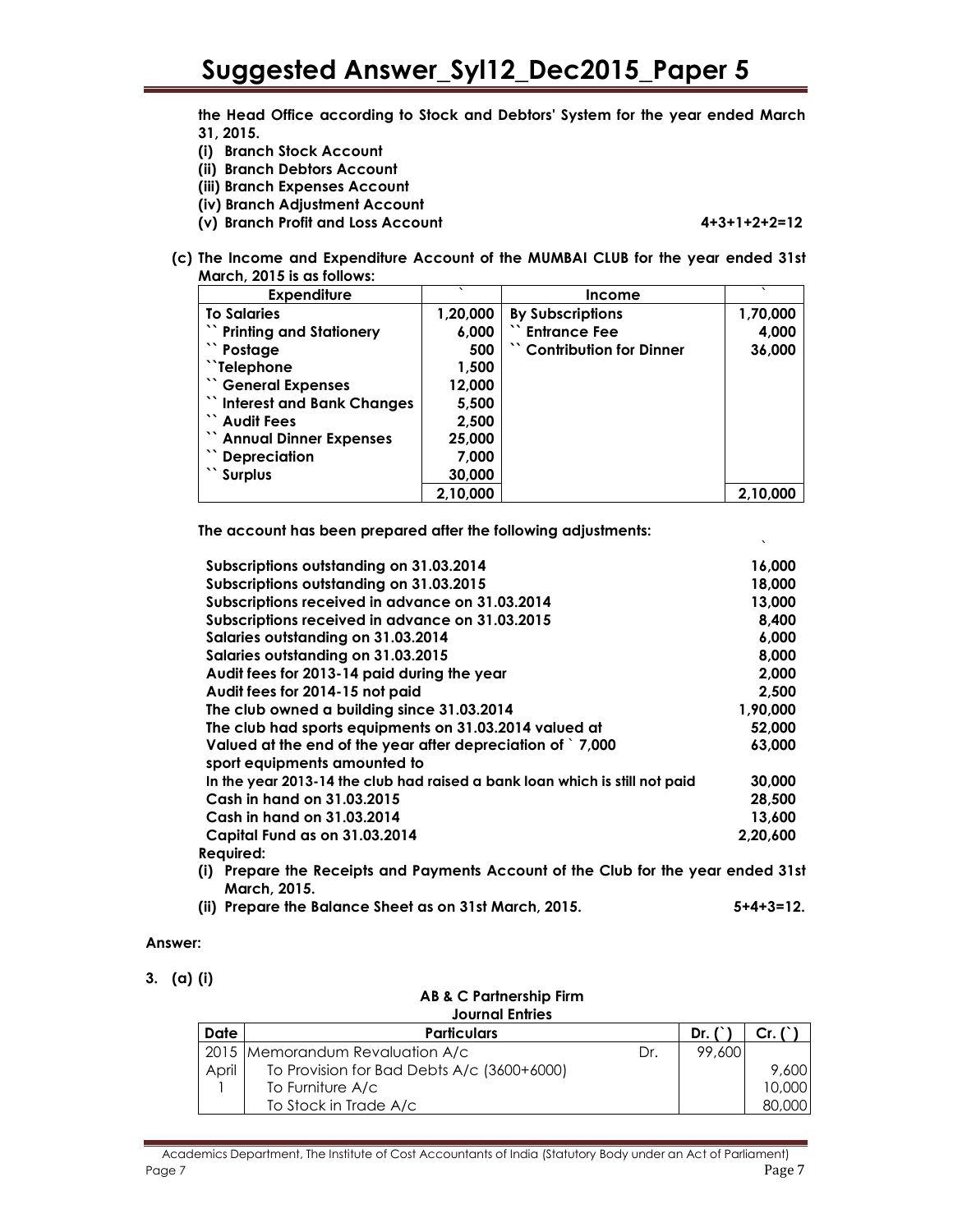|             | (Provision for bad debts made and decrease in value of<br>furniture and stock)                                                                                                                                                                                   |                            |                            |
|-------------|------------------------------------------------------------------------------------------------------------------------------------------------------------------------------------------------------------------------------------------------------------------|----------------------------|----------------------------|
| April<br>1  | <b>Buildings A/c</b><br>Dr.<br>To Memorandum Revaluation A/c<br>(Increase in value of Buildings)                                                                                                                                                                 | 1,30,000                   | 1,30,000                   |
| April<br>1  | Memorandum Revaluation A/c<br>Dr.<br>To A's Capital A/c<br>To B's Capital A/c<br>To C's Capital A/c<br>(Profit on revaluation of assets credited to partners' capital<br>A/c's in old ratio)                                                                     | 30,400                     | 15,200<br>9,120<br>6,080   |
| 1           | April A's Capital A/c<br>Dr.<br><b>B's Capital A/c</b><br>Dr.<br>C's Capital A/c<br>Dr.<br>To Memorandum Revaluation A/c<br>(Memorandum Revaluation Account closed by transferring<br>the amounts to partners' capital accounts in new profit-<br>sharing ratio) | 11,400<br>9,500<br>9,500   | 30,400                     |
| April<br>1  | Goodwill A/c<br>Dr.<br>To A's Capital A/c<br>To B's Capital A/c<br>To C's Capital A/c<br>(Goodwill account raised in books by by transferring the<br>amounts to partners' capital accounts in old profit-sharing<br>ratio)                                       | 1,28,000                   | 64,000<br>38,400<br>25,600 |
| 1           | April A's Capital A/c<br>Dr.<br><b>B's Capital A/c</b><br>Dr.<br>C's Capital A/c<br>Dr.<br>To Goodwill A/c<br>(Goodwill account closed by by transferring the amounts to<br>partners' capital accounts in new profit-sharing ratio)                              | 48,000<br>40,000<br>40,000 | 1,28,000                   |
| April<br>1. | <b>B's Capital A/c</b><br>Dr.<br>C's Capital A/c<br>Dr.<br>To A's Capital A/c<br>(Adjustment for general reserve<br>made<br>on account of<br>change in profit-sharing ratio)                                                                                     | 2,000<br>18,000            | 20,000                     |

### (ii)

#### Partners' Capital Accounts

| Dr. |                        |                            |        |                                               |        |        | Cr.                        |
|-----|------------------------|----------------------------|--------|-----------------------------------------------|--------|--------|----------------------------|
|     | <b>Particulars</b>     | A                          | в      | <b>Particulars</b>                            | А      | в      |                            |
| Τo  | Memorandum             | 11,400                     | 9,500  | 9,500 By Balance b/d                          |        |        | 2,00,000 1,60,000 1,40,000 |
|     | <b>Revaluation A/c</b> |                            |        |                                               |        |        |                            |
| Τo  | Goodwill A/c           | 48,000                     | 40,000 | 40,000 By Memorandum                          | 15,200 | 9.120  | 6,080                      |
|     |                        |                            |        | <b>Revaluation A/c</b>                        |        |        |                            |
| To  | A's capital A/c        |                            | 2,000  | 18,000 By Goodwill A/c                        | 64,000 | 38,400 | 25,600                     |
| To  | Balance c/d            |                            |        | 2,39,800 1,56,020 1,04,180 By B's Capital A/c | 2,000  |        |                            |
|     |                        |                            |        | By C's Capital A/c                            | 18,000 |        |                            |
|     |                        | 2,99,200 2,07,520 1,71,680 |        |                                               |        |        | 2,99,200 2,07,520 1,71,680 |

#### (iii)

#### Balance Sheet as at April 1, 2015

| <b>Liabilities</b>      | <b>Assets</b>             |          |
|-------------------------|---------------------------|----------|
| Sundry Creditors        | $3,00,000$ Cash in hand   | 80,000   |
| <b>General Reserve</b>  | 1,60,000 Bills receivable | 1,00,000 |
| Partners' Loan Accounts | Sundry debtors            | 1,20,000 |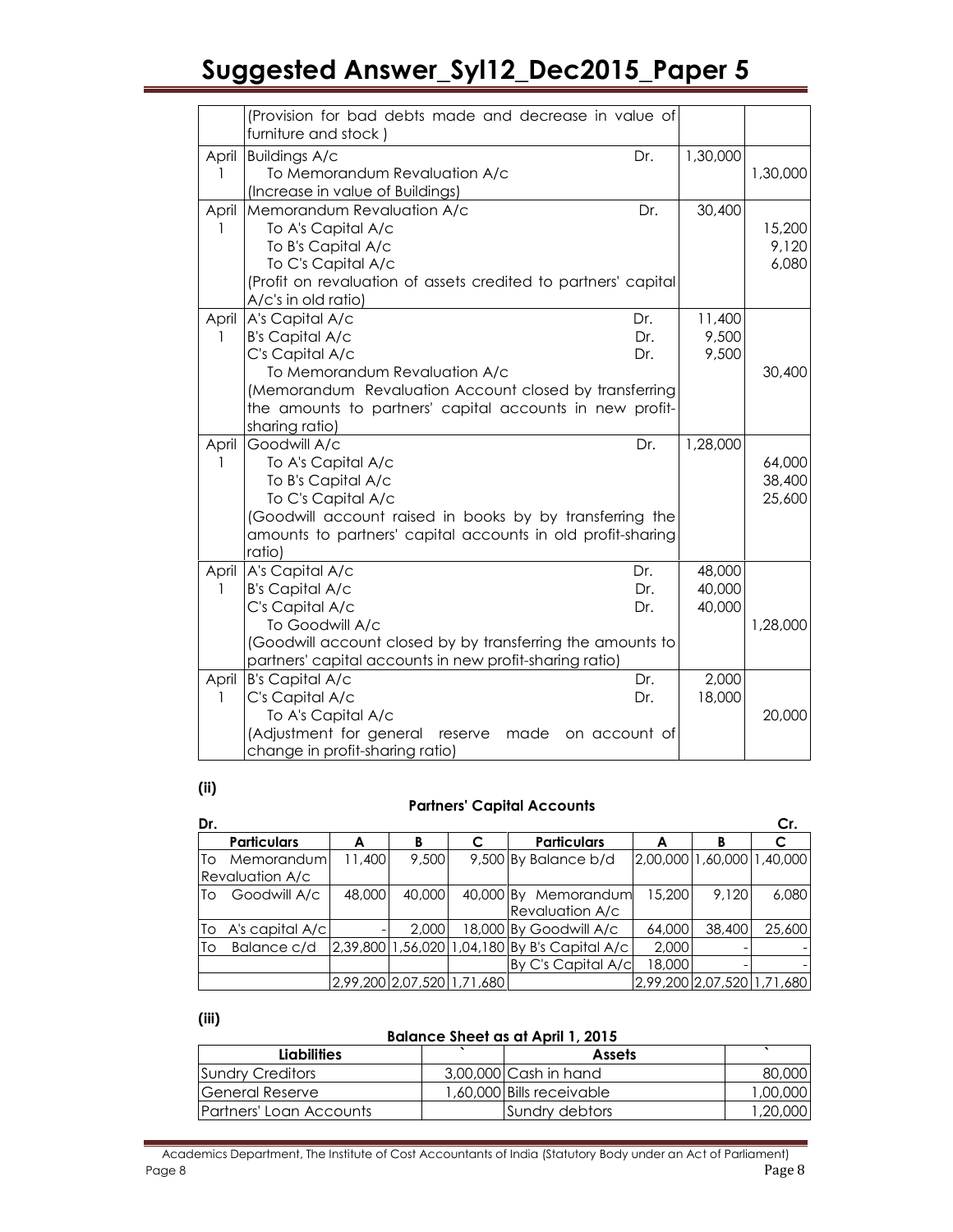|                                   |           | 80,000 Stock in trade | 2,40,000  |
|-----------------------------------|-----------|-----------------------|-----------|
|                                   |           | 60,000 Furniture      | 40,000    |
| <b>Partners' Capital Accounts</b> |           | <b>Buildings</b>      | 5,20,000  |
|                                   | 2,39,800  |                       |           |
|                                   | 1,56,020  |                       |           |
|                                   | 1,04,180  |                       |           |
|                                   | 11,00,000 |                       | 11,00,000 |

#### Working Notes:

#### (1) Valuation of Goodwill:

Average profit =  $\frac{(40,000+52,000+64,000+78,000+86,000)}{5}$  = `64,000. 5

Goodwill =  $64,000 \times 2 = 1,28,000$ .

#### (2) Amount adjustable for General Reserve:

| <b>Particulars</b>                                        | A     |       |       |
|-----------------------------------------------------------|-------|-------|-------|
|                                                           |       |       |       |
| General Reserve `160000 credited in old ratio (Cr.) 5:3:2 | 80000 | 48000 | 32000 |
| Less: General Reserve debited in new ratio (Dr.) 6:5:5    | 60000 | 50000 | 50000 |
| Net adjustment for General Reserve.                       | 20000 | 2000  | 18000 |
|                                                           |       | (Dr.  | Dr.   |

#### (b)

#### Either Limited Branch Stock Account

| Dr.                         |           |                                 | Сr.       |
|-----------------------------|-----------|---------------------------------|-----------|
| <b>Particulars</b>          |           | <b>Particulars</b>              |           |
| To Balance b/d              |           | 60,000 By Cash (Sales)          | 75,000    |
| To Goods sent to Branch A/c |           | 18,00,000 By Branch Debtors A/c | 15,00,000 |
|                             |           | By Branch Adjustment A/c        | 11,250    |
|                             |           | (Loading of shortage)           |           |
|                             |           | By Branch Profit & Loss A/c     | 33,750    |
|                             |           | (Cost of shortage)              |           |
|                             |           | By Balance c/d                  | 2,40,000  |
|                             | 18,60,000 |                                 | 18,60,000 |

#### Branch Debtors Account

| Dr.                 |           |                                             |           |
|---------------------|-----------|---------------------------------------------|-----------|
| <b>Particulars</b>  |           | <b>Particulars</b>                          |           |
| To Balance b/d      |           | 1,50,000 By Cash A/c                        | 14,40,000 |
| To Branch Stock A/c |           | 15,00,000 By Branch Expenses A/c (discount) | 36,900    |
|                     |           | By Balance c/d                              | 1,73,100  |
|                     | 16,50,000 |                                             | 16,50,000 |

#### Branch Expenses Account

| Dr.                      |          |                                    |  |
|--------------------------|----------|------------------------------------|--|
| <b>Particulars</b>       |          | <b>Particulars</b>                 |  |
| To Branch Debtors A/c    |          | 36,900 By Branch Profit & Loss A/c |  |
| $\overline{IO}$ Cash A/c | 3,75,000 |                                    |  |
|                          | 4.11.900 |                                    |  |

#### Academics Department, The Institute of Cost Accountants of India (Statutory Body under an Act of Parliament) Page 9 Page 9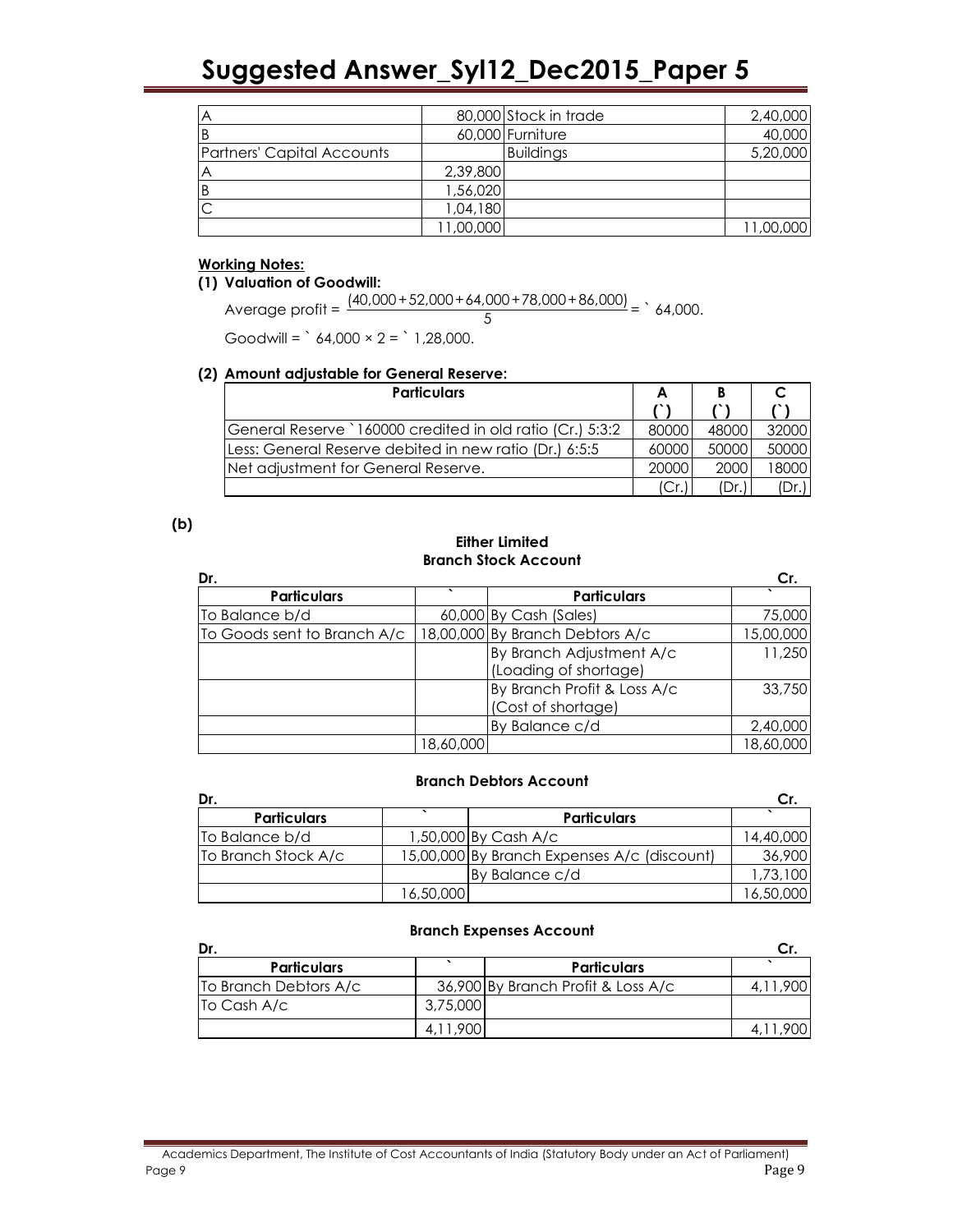#### Branch Adjustment Account

| Dr.                                          |          |                                                | Cr       |
|----------------------------------------------|----------|------------------------------------------------|----------|
| <b>Particulars</b>                           |          | <b>Particulars</b>                             |          |
| To Stock Reserve A/c<br>(Closing Stock)      |          | 60,000 By Stock Reserve A/c<br>(Opening Stock) | 15,000   |
| To Branch Stock A/c<br>(Loading of shortage) |          | 11,250 By Goods sent to Branch A/c             | 4,50,000 |
| To Branch P&L A/c (Gross profit)             | 3,93,750 |                                                |          |
|                                              | 4,65,000 |                                                | 4,65,000 |

#### Branch Profit And Loss Account

| Dr.                    |           |                                   |          |
|------------------------|-----------|-----------------------------------|----------|
| <b>Particulars</b>     |           | <b>Particulars</b>                |          |
| To Branch Expenses A/c |           | 4,11,900 By Branch Adjustment A/c | 3,93,750 |
| To Branch stock A/c    | 33,750 By | Net Loss transferred to           | 51,900   |
| (cost of               |           | General P& L A/c                  |          |
| shortage)              |           |                                   |          |
|                        | 4,45,650  |                                   | 4,45,650 |

 $(c)$ 

#### Mumbai Club Receipts & Payments Account for the year ending 31st March, 2015

| Dr.                              |          |                                       | Cr.      |
|----------------------------------|----------|---------------------------------------|----------|
| <b>Receipts</b>                  | $\cdot$  | <b>Payments</b>                       |          |
| To Balance b/d                   |          | 13,600 By Salaries A/c                | 1,18,000 |
| To Subscriptions A/c             |          | 1,63,400 By Printing & Stationery A/c | 6,000    |
| To Entrance Fees A/c             |          | $4,000$ By Postage A/c                | 500      |
| <b>ToContribution for Annual</b> |          | 36,000 By Telephone A/c               | 1,500    |
| Dinner A/c                       |          |                                       |          |
|                                  |          | By General Expenses A/c               | 12,000   |
|                                  |          | By Audit Fees A/c                     | 2,000    |
|                                  |          | By Annual Dinner Expenditures         | 25,000   |
|                                  |          | A/c                                   |          |
|                                  |          | By Interest & Bank Charges A/c        | 5,500    |
|                                  |          | By Sports Equipment A/c               | 18,000   |
|                                  |          | By Balance c/d                        | 28,500   |
|                                  | 2,17,000 |                                       | 2,17,000 |

#### Mumbai Club Balance Sheet as on 31st March, 2015

| Dr.                              |          |          |                                |        | Cr.      |
|----------------------------------|----------|----------|--------------------------------|--------|----------|
| <b>Liabilities</b>               |          | Amount   | <b>Assets</b>                  |        | Amount   |
|                                  |          |          |                                |        |          |
| Capital Fund                     |          |          | <b>Fixed Assets:</b>           |        |          |
| <b>Opening Balance</b>           | 2,20,600 |          | <b>Building</b>                |        | 1,90,000 |
| Add: Excess of Income            |          |          | Sports Equipment:              |        |          |
| Over Expenditure                 | 30,000   |          | 2,50,600 Opening Balance       | 52,000 |          |
| <b>Bank Loan</b>                 |          |          | 30,000 Addition                | 18,000 |          |
| <b>Current Liabilities:</b>      |          |          |                                | 70,000 |          |
| Expenses for creditors:          |          |          | Less: Dep.                     | 7,000  | 63,000   |
| Salaries                         | 8,000    |          | <b>Current Assets:</b>         |        |          |
| Audit Fee                        | 2,500    |          | 10,500 Cash in hand            |        | 28,500   |
| Subscription received in Advance |          |          | 8,400 Subscription outstanding |        | 18,000   |
|                                  |          | 2,99,500 |                                |        | 2,99,500 |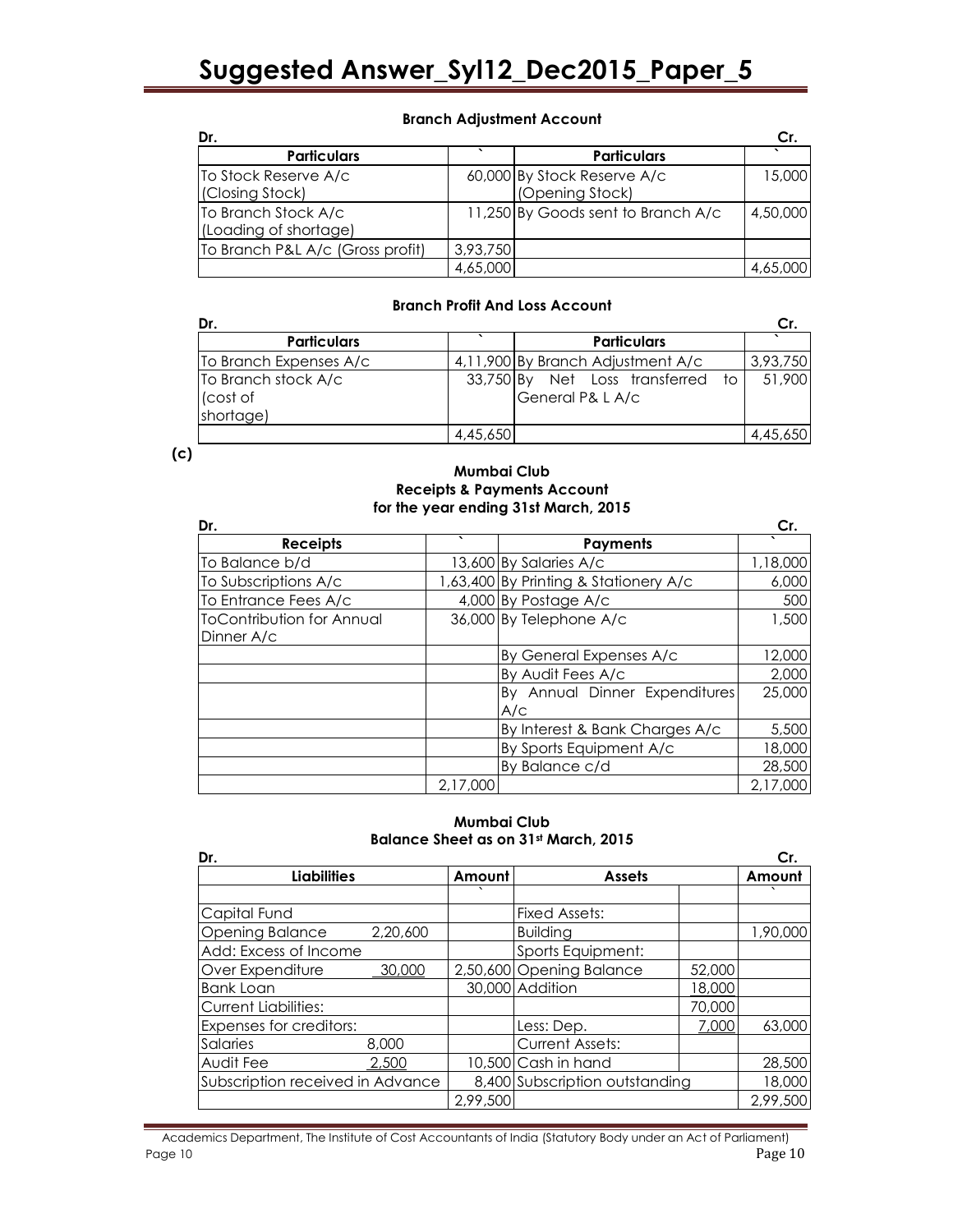#### Working Notes:

(i)

|                                |     |          | <b>SUDSCIIDIIOIIS ACCOUIII</b>           |          |
|--------------------------------|-----|----------|------------------------------------------|----------|
| Dr.                            |     |          |                                          | Cr.      |
| <b>Particulars</b>             |     |          | <b>Particulars</b>                       |          |
| To Subscription Outstanding on |     |          | 16,000 By Bank (Balancing figure)        | 1,63,400 |
| 131.03.14                      |     |          |                                          |          |
| Subscription received<br>To    | inl |          | in<br>Subscription received<br>Bv        | 13,000   |
| Advance on 31.03.15            |     |          | 8,400 advance on 31.03.14                |          |
| To Income & Expenditure A/c    |     |          | 1,70,000 By Subscriptions outstanding on | 18,000   |
|                                |     |          | 31.03.15                                 |          |
|                                |     | 1,94,400 |                                          | 1,94,400 |

Subscriptions Account

### (ii)

#### Salaries Account

| Dr.                                 |        |                                   |         |
|-------------------------------------|--------|-----------------------------------|---------|
| <b>Particulars</b>                  |        | <b>Particulars</b>                |         |
| To Bank (Bal. fig.)                 |        | 1,18,000 By Income & Exp. A/c     | .20,000 |
| To Salaries Outstanding on 31.03.15 |        | 8,000 By Salaries O/s on 31.03.14 | 6,000   |
|                                     | 26,000 |                                   |         |

#### (iii)

#### Sports Equipments Account

| <b>Particulars</b> |        | <b>Particulars</b>     |        |
|--------------------|--------|------------------------|--------|
| To Balance b/d     |        | 52,000 By Depreciation | 7,000  |
| To Bank (Bal. fig) |        | 18,000 By Balance c/d  | 63,000 |
|                    | 70,000 |                        |        |

#### 4. Answer any two questions (carrying 4 marks each):

- (a) PIONEERS LTD. maintains self-balancing ledgers. On 31st March, 2015, the Accountant of the Company detected the following errors in the books of the Account.
	- (i) Purchase Day Book was undercast by ` 500.
	- (ii) Sales Day Book was undercast by ` 600.
	- (iii) A cheque of ` 2,000 issued to Anusua & Co. was recorded as have been issued to K. M. Kar & Co.
	- (iv) Goods worth ` 500 returned by Das & Co., were entered in the Day Book as  $^{\circ}$  5,000.

You are required to show all the Journal Entries necessary to rectify the above errors.

- 4
- (b) Below are given particulars from the Sales Ledger of MR. ABRAHAM a trader, for the month of March, 2015:

| <b>Date</b> | <b>Particulars</b>                 | Amount |
|-------------|------------------------------------|--------|
|             | March 1, 2015 Opening Balance      | 31,000 |
| $\cdot$     | 31, 2015 Total Sales for the month | 91,000 |
|             | <b>Sales Return</b>                | 1,500  |
|             | <b>Cash received from debtors</b>  | 41,000 |
|             | <b>Bills Receivable</b>            | 16,000 |
|             | <b>Bills dishonoured</b>           | 2,500  |
|             | <b>Discount allowed to debtors</b> | 1,400  |
|             | <b>Bad debts</b>                   | 1,350  |
|             | Transfer from another ledger       | 1,750  |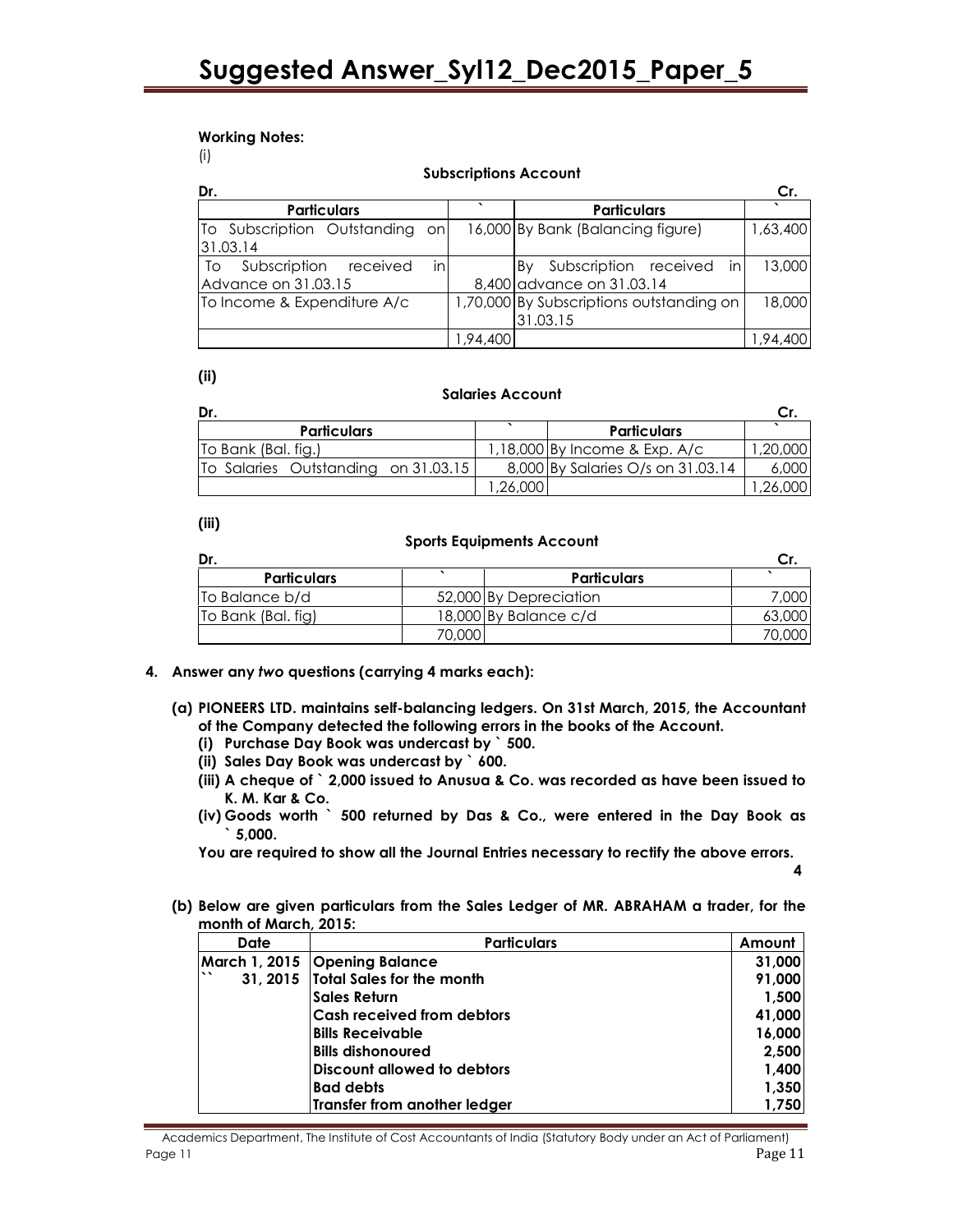You are required to prepare the General Ledger Adjustment Account which would appear in the Sales Ledger as on March 31, 2015. 4

(c) The following material details were extracted from the books of NAGESH & CO. (P) LTD. for the year ended March 31, 2015:

| Opening Balance of Creditors (as on April 1, 2014) | 4,00,000 |
|----------------------------------------------------|----------|
| <b>Payments to creditors</b>                       | 3,00,000 |
| Total Purchases included cash purchases of 60,000  | 3,10,000 |
| Discount received                                  | 10,000   |
| <b>Bills Payable</b>                               | 50,000   |
| <b>B/R</b> endorsed to Creditors                   | 10,000   |
| Transfer from Debtors Ledger to Creditors Ledger   | 10,000   |

Your are required to prepare Total Creditors Account as would appear at the end in the General Ledger. 4

#### Answer:

 $\mathbf{r}$ 

#### 4. (a)

|             | JOUrnal Eniries                                                                                                                                                                                                                                                                             |            |               |
|-------------|---------------------------------------------------------------------------------------------------------------------------------------------------------------------------------------------------------------------------------------------------------------------------------------------|------------|---------------|
| Date        | <b>Particulars</b>                                                                                                                                                                                                                                                                          | Dr.<br>(`) | Cr.<br>$\cap$ |
| (i)<br>2015 | Purchase A/c<br>Dr.<br>To Suspense A/c                                                                                                                                                                                                                                                      | 500        | 500           |
| 31          | March, (Being the undercasting in Purchase Day Book, now rectified)<br>General Ledger Adjustment A/c (in the Creditors Ledger)<br>Dr.<br>To Creditors Ledger Adjustment A/c (in the General Ledger)<br>(Being the necessary adjustment for undercasting error in the<br>Purchases Day Book) | 500        | 500           |
| (ii)        | Suspense A/c<br>Dr.<br>To Sales A/c<br>(Being the undercasting in Sales Day Book, now rectified)                                                                                                                                                                                            | 600        | 600           |
|             | Debtors Ledger Adjustment A/c (in the General ledger)<br>Dr.<br>To Generals Ledger Adjustment A/c (in the Debtors Ledger)<br>(Being the adjustment for undercasting error in the Sales Day<br>Book)                                                                                         | 600        | 600           |
| (iii)       | Anusua & Co A/c<br>Dr.<br>To K.M. Kar & Co. A/c<br>(Being cheque issued to Ansua & Co. wrongly debited to K.M.<br>Kar & Co. now rectified)                                                                                                                                                  | 2,000      | 2,000         |
| (iv)        | Dr.<br>Das & Co A/c<br>To Returns Inwards A/c<br>(Being goods worth ` 500 returned by Das & Co were entered in<br>the Day Book as `5,000 now rectified)                                                                                                                                     | 4500       | 4500          |
|             | Debtors Ledger Adjustment A/c (in the General Ledger)<br>Dr.<br>To Generals Ledger Adjustment A/c (in the Debtors Ledger)<br>(Being adjustment for excess credit to Debtors for goods returned)                                                                                             | 4500       | 4500          |

Pioneers Ltd. Journal Entries

#### Academics Department, The Institute of Cost Accountants of India (Statutory Body under an Act of Parliament) Page 12 Page 12 Page 12 Page 12 Page 12 Page 12 Page 12 Page 12 Page 12 Page 12 Page 12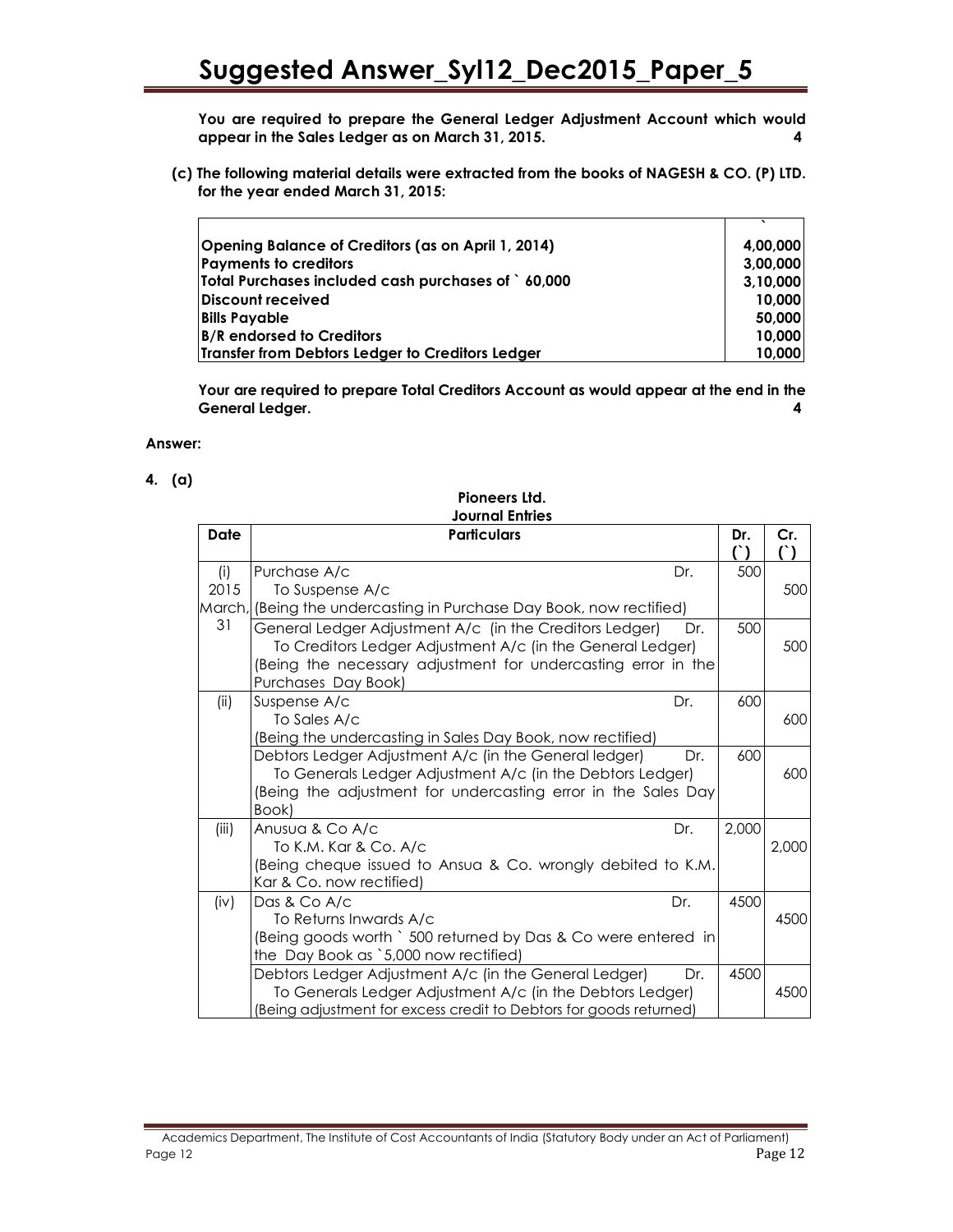#### (b)

#### Mr. Abraham General Ledger Adjustment Accounts in Sales Ledger

| Dr.         |                                   |          |                 |                                     | Cr.      |
|-------------|-----------------------------------|----------|-----------------|-------------------------------------|----------|
| <b>Date</b> | <b>Particulars</b>                |          | Date            | <b>Particulars</b>                  |          |
|             | 2015 To Sales Ledg. Adj. Account: |          | 2015            | By Balance b/d                      | 31,000   |
|             | Mar., Sales Return                |          | $1,500$ Mar., 1 | By Sales Led. Adj. A/c:             |          |
| 31          | Cash (received from debtors)      | 41,000   | Mar.,           | Sales                               | 91,000   |
|             | <b>Bills Receivable</b>           | 6,000    | 31              | <b>Bills Receivable Dishonoured</b> | 2,500    |
|             | <b>Discount</b>                   | 1,400    |                 |                                     |          |
|             | <b>Bad Debts</b>                  | 1,350    |                 |                                     |          |
|             | Transfer from another Ledger      | 1,750    |                 |                                     |          |
|             | To Balance c/d                    | 61,500   |                 |                                     |          |
|             |                                   | 1,24,500 |                 |                                     | 1,24,500 |

(c)

#### In the General Ledger of Nagesh & Co. (P) Ltd. Total Creditors Account for the year ending 31st March, 2015

| Dr.  |                              |          |             |                                     | Сr.      |
|------|------------------------------|----------|-------------|-------------------------------------|----------|
| Date | <b>Particulars</b>           |          | <b>Date</b> | <b>Particulars</b>                  |          |
| 2015 | To Cash                      | 3,00,000 |             | 2014 By Balance b/d                 | 4,00,000 |
|      | Mar, 3 To Discount received  | 10,000   | Apr, 1      |                                     |          |
|      | To Transfer (from Debtors)   |          |             | 10,000 2015 By Purchase [excluding] | 2,50,000 |
|      | ledger to Creditors ledger)  |          |             | Mar'31 Cash Purchase i.e.           |          |
|      | To Bills Payable             | 50,000   |             | $(3,10,000-60,000)]$                |          |
|      | To B/R endorsed to creditors | 10,000   |             |                                     |          |
|      | To Balance c/d               | 2,70,000 |             |                                     |          |
|      |                              | 6,50,000 |             |                                     | 6,50,000 |

- 5. Answer any two questions (carrying 4 marks each):
	- (a) AMTEK CONSTRUCTION LTD. obtained a contract for completion of bridges across river Revathi. The following details are available in the records kept for the year ended March 31, 2015.

| <b>Particulars</b>                | Amount in `lakh |
|-----------------------------------|-----------------|
| <b>Contract Price (fixed)</b>     | 1.200           |
| Cost incurred to date             | 750             |
| <b>Estimated cost to complete</b> | 500             |

Required:

Show Profit and Loss Account (Extract) as would appear in the books of Amtek Construction Ltd. following Accounting Standard-7. 4

(b) EVERGREEN IN LTD. has taken a transit Insurance Policy. Suddenly, in the year 2014-15, the percentage of accident has gone upto 7% and the company wants to recognize Insurance claim as revenue in 2014-15.

In accordance with relevant accounting standard (AS-9) do you agree with the same? 4

(c) Discuss the Development Stage of an internally Generated Software. 4

Academics Department, The Institute of Cost Accountants of India (Statutory Body under an Act of Parliament) Page 13 Page 13 Page 13 Page 14 Page 14 Page 15 Page 14 Page 15 Page 15 Page 15 Page 15 Page 15 Page 15 Page 1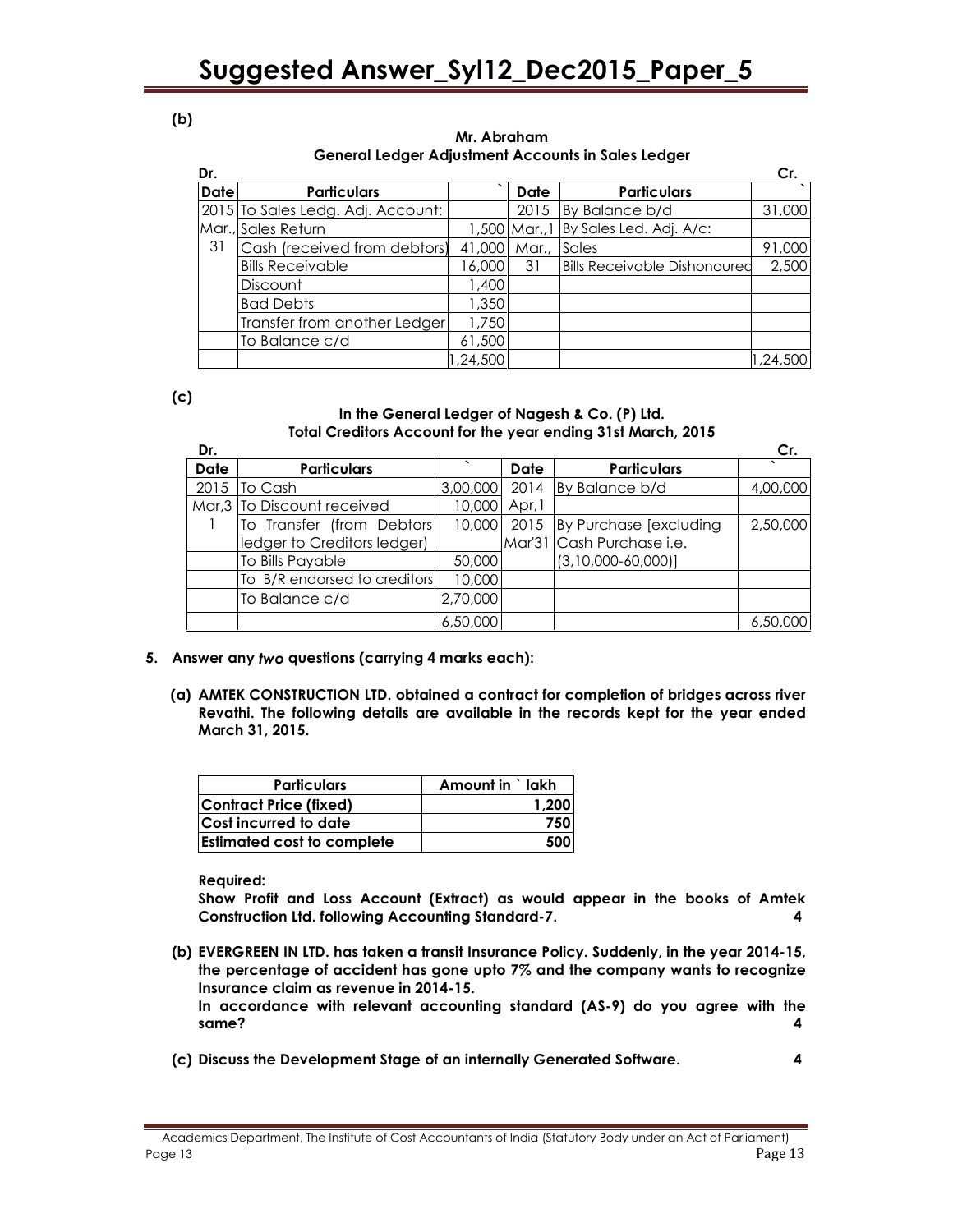#### Answer:

5. (a)

#### AMTEK CONSTRUCTION LTD. Calculation of Estimated Total Cost

| ______________________________                  |                   |            |
|-------------------------------------------------|-------------------|------------|
|                                                 | (Amount in `lakh) |            |
| Cost incurred to date                           |                   | 7501       |
| <b>Estimated cost to completion</b>             |                   | 500        |
| Estimated total cost in completing the contract |                   | <b>250</b> |

Percentage of completion  $(750/1250) \times 100 = 60\%$ 

Revenue recognized as a percentage to contract price: 60% of 1200= `720 lakh. As per para 35 of AS-7 Construction Contracts, when it is probable that total contract costs will exceed total contract revenue, the expected loss should be recognized as an expense immediately. Accordingly, expenses to be recognized in the Profit and Loss Account will be

| <b>Particulars</b>                                           | (Amount in `lakh) |
|--------------------------------------------------------------|-------------------|
| Total foreseeable loss (1250 -1200)                          |                   |
| Less: Loss for the current year (750-720)                    |                   |
| Expected Loss to be recognized immediately as per Para 35 of | 201               |
| IAS-7                                                        |                   |

#### Profit and Loss Account (Extract) for the year ended March 31, 2015

|                                               |    | (Amount in ` lakh)    |  |
|-----------------------------------------------|----|-----------------------|--|
| <b>ITo Construction cost</b>                  |    | 750 By Contract price |  |
| [To Estimated loss on Completion of Contract] | 20 |                       |  |
|                                               |    |                       |  |

- (b) As per AS-9 where the ability to assess the ultimate collection with reasonable certainty is lacking at the time of raising any claim, revenue recognition is postponed to the extent of uncertainty involved. In such cases, it may be appropriate to recognize revenue only when it is reasonably certain that the ultimate collection will be made. Where there is no uncertainty as to ultimate collections, revenue is recognized at the time of sale or rendering services. Moreover, consideration receivable should reasonably be determinable. Revenue recognition is postponed if not determinable within a reasonable limit. Thus, in this case, since there are uncertainties, recognition of revenue should be postponed by the company (Evergreen in Ltd.)
- (c) Internally generated software arising at the development stage should be recognized as an asset if, and only if, an enterprise can find out all of the following:
	- The intention of the enterprise to complete the internally generated software and use it to perform the functioned need.
	- The intention to complete the internally generated software can be demonstrated if the enterprise commits to the funding of the software project:
		- (i) The technical feasibility of installing the internally generated software;
		- (ii) The ability of the enterprise to use the software;
		- (iii) The probable usefulness of and economic benefits from the software;
		- (iv) The availability of adequate technical, financial and other resources to complete the development and to use the software; and
		- (v) The capacity to measure the expenditure attributable to the software during its development.

Examples of development activities in respect of internally generated software include: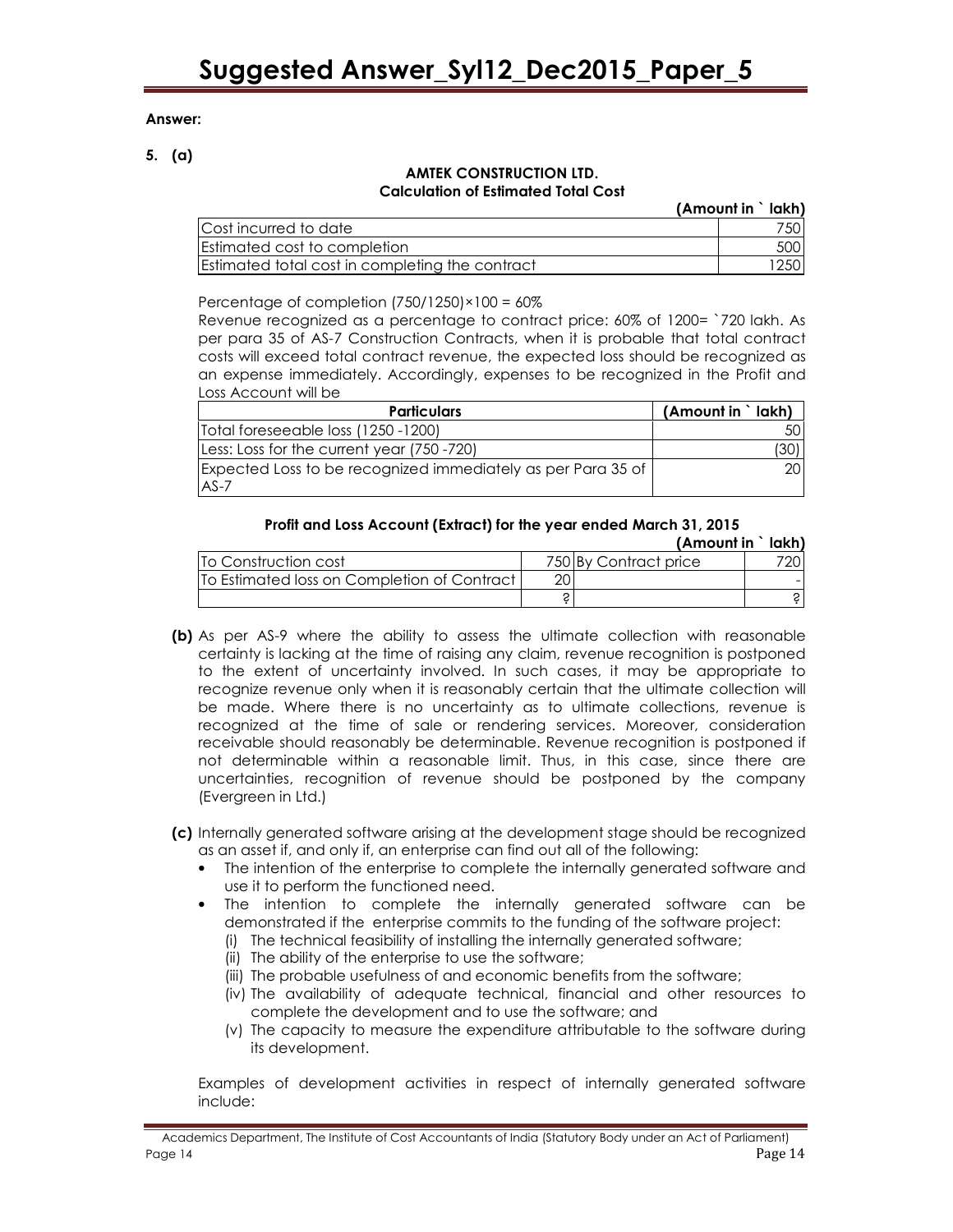Detailed programme design for the software considering product function, feature and technical requirement to their most detailed, logical form and is ready for coding.

#### 6. Answer any two questions (carrying 8 marks each):

(a) ANAND and BIKRAM entered into a joint venture of plucking and selling apples. They bought all the fruits in the 2014 season in the High Orchard at Kotgarh, paying ` 30,000 to the owner on August 1, 2014. Labour was engaged to pluck the fruit for which a sum of ` 5,000 was paid spread over a period of 2 months. Anand paid for the fruit as well as labour expenses.

The fruit was despatched to Bikram in Delhi who sold it for ` 60,000. The sale proceeds were collected over the period of two months. At the end of the season some fruits were sold locally by Anand for ` 3,000. Settlement of accounts was made on October 31, 2014.

After (1) reckoning interest @ 12% p.a. for money invested as well as received, (2) allowing 5% commission to Bikram on Sales made by him and (3) Salary of ` 1,000 p.m. to Anand for the season, the balance was to be divided equally.

Your are required to

(i) Prepare Memorandum Joint Venture Account, and

(ii) Joint Venture Account with Bikram in the Books of Anand. 4+2+2=8

(b) A fire occurred on 1st July, 2014 in the premises of AROLITE LTD. and business was practically disorganised up to 30th November, 2014. From the books of account, the following information was extracted:

| Actual turnover from 1st July, 2013 to November 2014 | 90,000   |
|------------------------------------------------------|----------|
| Turnover from 1st July to 30th November, 2013        | 3,50,000 |
| Net Profit for the last financial year               | 1,35,000 |
| Insured Standing Charges for the last financial year | 90,000   |
| Turnover for the last financial                      | 7,50,000 |
| Turnover for the year ending 30th June, 2014         | 8,00,000 |
| Total Standing Charges for the year                  | 1,10,000 |

The company incurred additional expenses amounting to ` 19,000 which reduced the loss in turnover. There was also a saving during the indemnity period of ` 5,250.

The company holds a "Loss of Profit" policy for ` 2,50,000 having an indemnity period for 6 months. There has been a considerable increase in trade and it had been agreed that an adjustment of 25% be made in respect of upward trend in turnover.' You are required to compute the amount of claim under the Loss of Profit Policy.

 $4+2+2=8$ 

(c) On 1st January, 2015 VINOD drew and PRAMOD accepted a bill at three months for ` 2,000. On 4th January, 2015 Vinod discounted the bill with his bank at 15% p.a. and remitted half the proceeds to Pramod. On 1st February, 2015 Pramod drew and Vinod accepted a bill at four months for ` 1,500. On 4th February, 2015 Pramod discounted the bill at 15% p.a., with his bank and remitted half the proceeds to Vinod. They agreed to share the discount equally.

At maturity Vinod met his acceptance, but Pramod dishonoured his and Vinod had to pay the bill. Vinod drew and Pramod accepted a new bill at three months for the original bill plus interest at 18% p.a. On 1st July, 2015 Pramod became insolvent and only 50 paise in the rupee was received from him.

Note: Days of grace for discount purpose may be ignored.

Required:

(i) Give Journal Entries, and

Academics Department, The Institute of Cost Accountants of India (Statutory Body under an Act of Parliament) Page 15 Page 15 Page 15 Page 15 Page 15 Page 15 Page 16 Page 16 Page 16 Page 16 Page 16 Page 16 Page 16 Page 16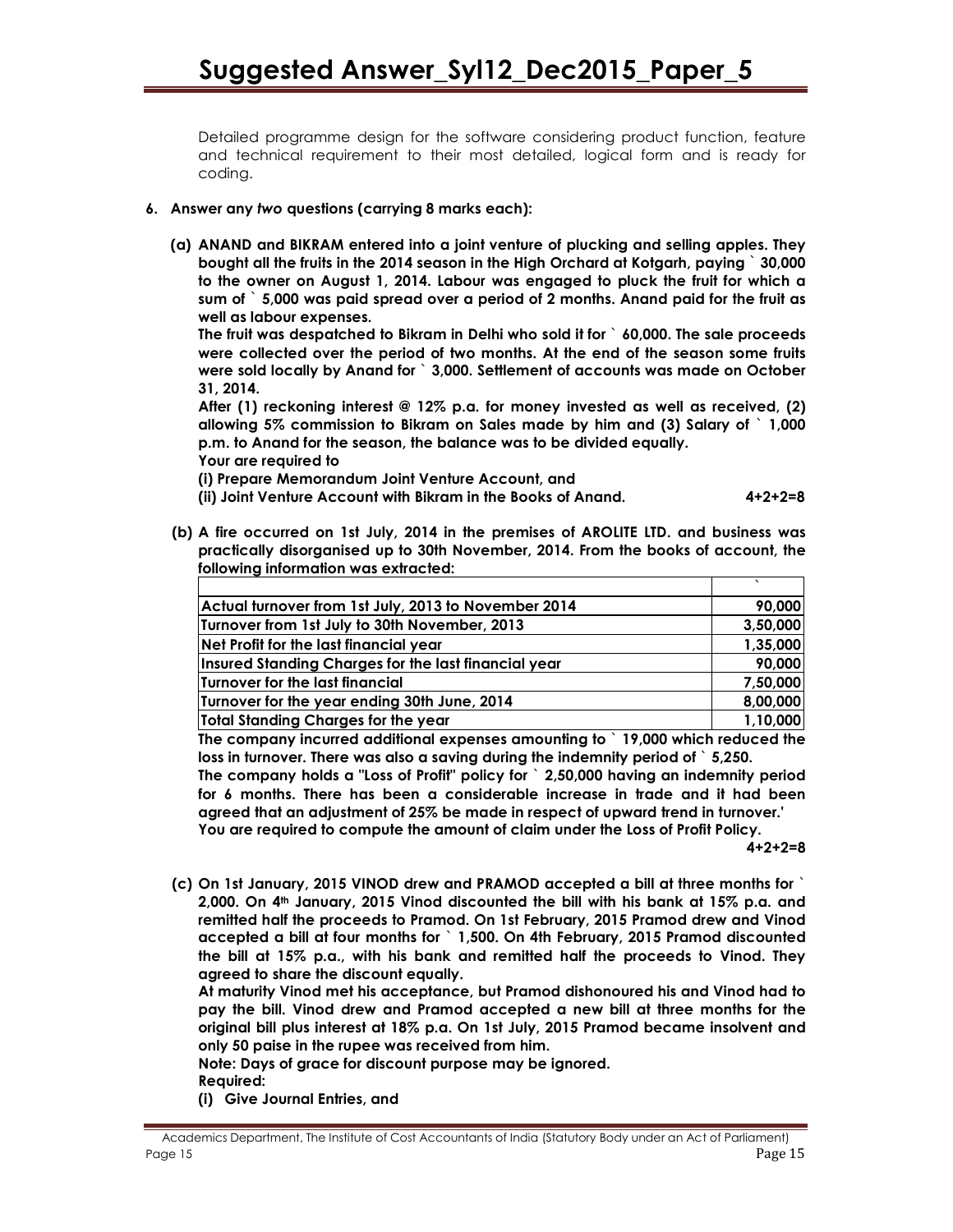#### (ii) Prepare Pramod's Account— in the books of Vinod. 6+2=8

#### Answer:

6. (a)

#### ANAND & BIKRAM Memorandum Joint Venture Account

| Dr.                                  |        |               |                         | Cr.    |
|--------------------------------------|--------|---------------|-------------------------|--------|
| <b>Particulars</b>                   | ヽ      | $\cdot$       | <b>Particulars</b>      |        |
| To Anand                             |        |               | By Bikram (Sales)       | 60,000 |
| Payment for fruit                    | 30,000 |               | By Anand (Local Sales)  | 3,000  |
| Labour charges                       | 5,000  |               | By Bikram Interest) (2) | 1,200  |
| Salary for 2 months                  | 2,000  |               |                         |        |
| Interest (1)                         | 970    | 37,970        |                         |        |
| To Bikram: (Commission 5% on sales ` |        | 3,000         |                         |        |
| 60,000)                              |        |               |                         |        |
| To Profit transferred to             |        |               |                         |        |
| Anand                                |        |               |                         |        |
| <b>Bikram</b>                        | 11,615 |               |                         |        |
|                                      |        | 11,615 23,230 |                         |        |
|                                      |        | 64,200        |                         | 64.200 |

#### In the Books of Anand Joint Venture Account with Bikram

| Dr.  |                                               |        |             |                            | Cr.    |
|------|-----------------------------------------------|--------|-------------|----------------------------|--------|
| Date | <b>Particulars</b>                            | ◥      | <b>Date</b> | <b>Particulars</b>         |        |
| 2014 |                                               |        | 2014        |                            |        |
| Augl | To Bank Account                               |        |             | 30,000 Sept.30 By Bank A/c | 3,000  |
| Augl |                                               |        | Oct.31      | By Bank Account            | 46,585 |
| To   |                                               |        |             |                            |        |
|      | Sept.30 To Bank A/c (Labour)                  | 5,000  |             |                            |        |
|      | Oct.31 To Salary Account                      | 2,000  |             |                            |        |
|      | Oct. 31 To Interest A/c                       | 970    |             |                            |        |
|      | Oct.31 To Profit & Loss A/c (Share of Profit) | 11,615 |             |                            |        |
|      |                                               | 49,585 |             |                            | 49,585 |

#### Working Notes:

|     | Interest payable to Anand is calculated as follows:                       |       |
|-----|---------------------------------------------------------------------------|-------|
|     | Amount paid for purchase of fruits is invested for 3 months i.e. August 1 | 900   |
|     | to October 31, 2014 ( $30,000 \times 0.12 \times 3/12$ )                  |       |
|     | Amount paid to labour is spread during 2 months (i.e. August 1 to         |       |
|     | September 30)- the period of season. Therefore, on an average amount      |       |
|     | is invested for one month (2 months/2) during the period of season. Full  |       |
|     | month of October is also to be taken because the amount was settled       |       |
|     | on October 31. Therefore, interest is calculated for 2 months on labour,  |       |
|     | i.e. $(5,000x0.12x2/12)$                                                  | 100   |
|     |                                                                           | 1,000 |
|     | Less: Interest on amount received back on account of local sales on       | 30    |
|     | September 30, 2014 for 1 month from September 30 to October 31 i.e.       |       |
|     | $(3,000 \times 0.12 \times \frac{1}{12})$                                 |       |
|     |                                                                           |       |
|     |                                                                           | 970   |
| (2) | Interest payable by Bikram is calculated as follows: Amount collected     |       |
|     | by Bikram account of sales during the period of season of 2 months. The   |       |
|     | period of 2 months of season is to be treated as one month on an          |       |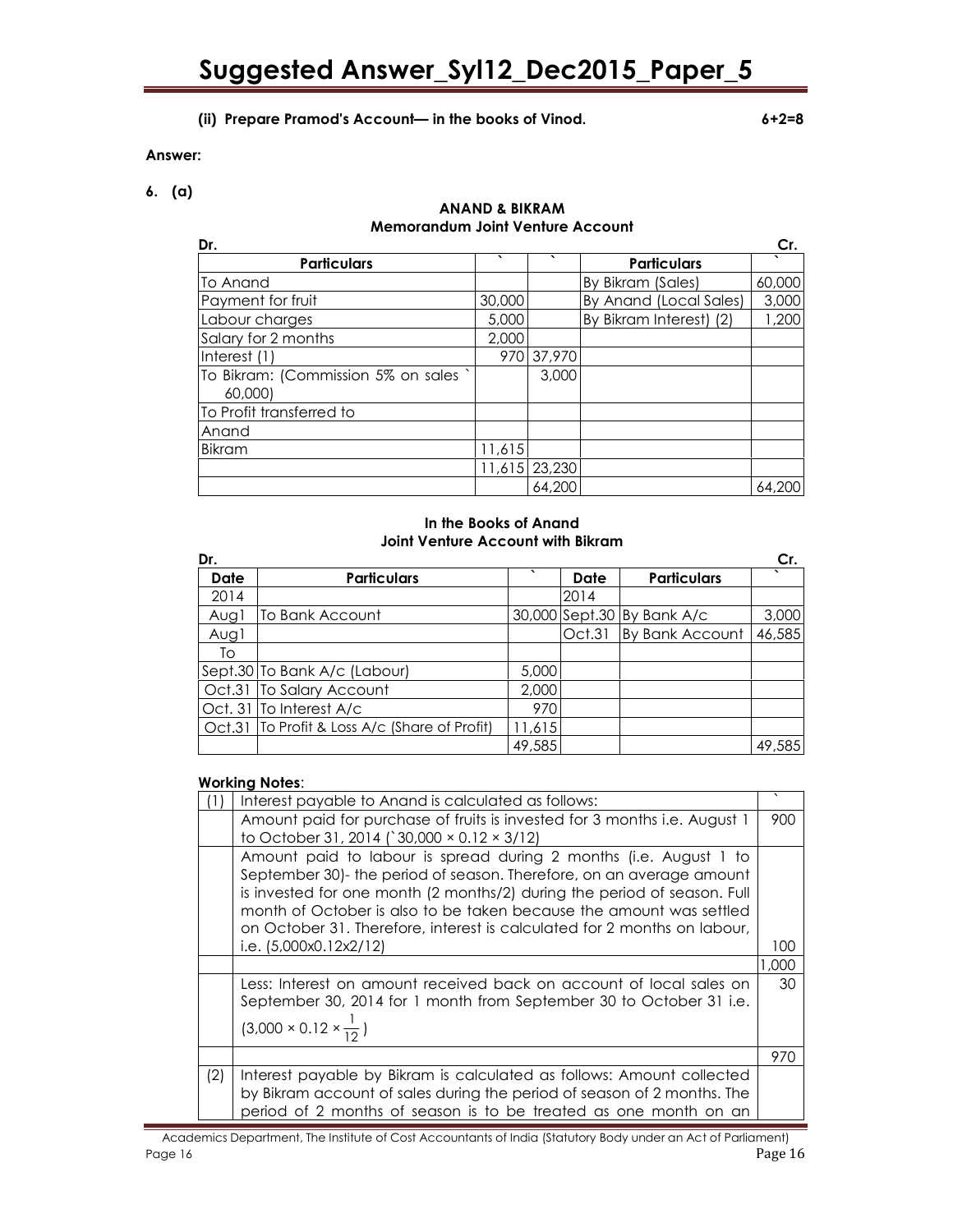average because all the amount is not received on the first day of the season but it is received throughout the period of season. One month of October is to be taken.

Therefore, interest for 2 months is calculated, i.e. (60,000 × 0.12 ×  $\frac{1}{12}$  )

1,200

(b)

#### Arolite Ltd.

#### Calculation of claim for Loss of Profit:

| <b>Short Sales</b>                                                          |          |
|-----------------------------------------------------------------------------|----------|
| Standard turnover: Sales from 1st July to 30th Nov. 2013                    |          |
| Add: 25% for increase in sales                                              | 87,500   |
| Standard Sales 01.07.2014 to 30.11.2014                                     | 4,37,500 |
| Less: Actual sales during the indemnity period i.e. 1st July to 30th Nov.14 | 90,000   |
| <b>Short Sales</b>                                                          | 3,47,500 |
| Gross profit on short sales @ 30%                                           | 1,04,250 |

#### Additional expenses will be allowed lowest of the following:

|       | <b>Particulars</b>                                                                                                                                                                            |          |
|-------|-----------------------------------------------------------------------------------------------------------------------------------------------------------------------------------------------|----------|
|       | Actual expenses                                                                                                                                                                               | 19,000   |
| (iii) | Gross profit on additional sales i.e.30% of `90,000                                                                                                                                           | 27,000   |
| (iii) | Additional Expenses (Gross Profit on Adjusted annual Turnover)/<br>(Gross Profit on Adjusted Annual Turnover + Unsecured Standing<br>Charges) = $19,000 \times$ (3,00,000)/ (3,00,000+20,000) | 17,812   |
|       |                                                                                                                                                                                               | 1,22,062 |
|       | Less: Savings in Expenses                                                                                                                                                                     | 5,250    |
|       | Claim subject to Average Clause                                                                                                                                                               | 1,16,812 |

Application of Average Clause:

Claim = Amount of claim × (Amount of Policy / G.P. on Adjusted Annual Turnover)  $=$  `1,16,812  $\times$  ` (2,50,000/3,00,000) = ` 97,343.

#### Working Notes: Rates of Gross Profit

|     | <b>Particulars</b>                                                                    |          |
|-----|---------------------------------------------------------------------------------------|----------|
| (i) | Sales in the last financial year                                                      | 7,50,000 |
|     | (ii)   Net Profit + insured standing charges of last financial year                   | 2,25,000 |
|     | (iii) Rate of Gross Profit:                                                           | 30%      |
|     | (iv) G.P. on Adjusted Annual Turnover = 30% of `10,00,000 (i.e. `8,00,000 + 3,00,000) |          |
|     | $25\%$                                                                                |          |

#### Alternative Answer to Question No. 6 (b)

#### Calculation of Claim for Loss of Profit:

| <b>Short Sales</b>                                                          |          |
|-----------------------------------------------------------------------------|----------|
| Standard turnover: Sales from 1st July to 30th Nov. 2013                    | 3,50,000 |
| Add: 25% for increase in sales                                              | 87,500   |
| Standard Sales 01.07.2014 to 30.11.2014                                     | 4,37,500 |
| Less: Actual sales during the indemnity period i.e. 1st July to 30th Nov.14 | 90,000   |
| <b>Short Sales</b>                                                          | 3,47,500 |
| Gross profit on short sales @ 30%                                           | 1,04,250 |

#### Additional expenses will be allowed lowest of the following:

|     | <b>Particulars</b> |   |
|-----|--------------------|---|
| (i) | penses<br>⊷<br>AU. | м |

Academics Department, The Institute of Cost Accountants of India (Statutory Body under an Act of Parliament) Page 17 Page 17 Page 17 Page 17 Page 17 Page 17 Page 17 Page 17 Page 17 Page 17 Page 17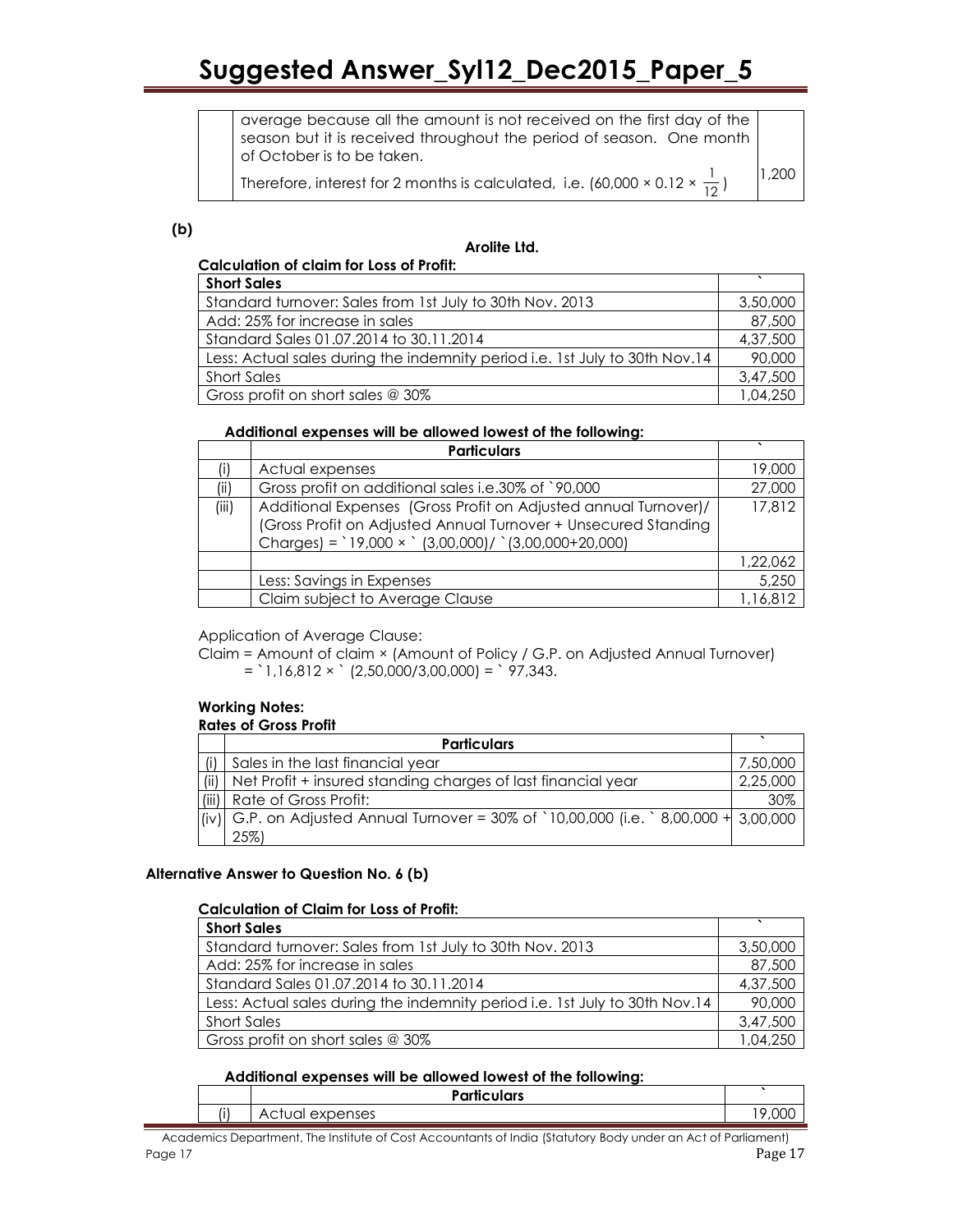| (ii)  | Gross profit on additional sales 30% of 90,000                 | 27,000   |
|-------|----------------------------------------------------------------|----------|
| (iii) | Additional Expenses × (Net Profit + Insured Standing Charges)/ |          |
|       | (Net Profit + All Standing Charges) = `19,000                  |          |
|       | $\times$ (2,25,000)/ (2,45,000)                                |          |
|       |                                                                | 1,21,699 |
|       | Less: Savings in Expenses                                      | 5,250    |
|       | Claim subject to Average Clause                                |          |

Application of Average Clause:

Claim = Amount of claim × (Amount of Policy / G.P. on Adjusted Annual Turnover)  $=$  1,16,449  $\times$  (2,50,000/3,00,000) = `97,041.

#### (c) (i)

#### In the books of VINOD Journal Entries

| Date           | בסוווועו בוווווכט<br><b>Particulars</b>                    | LF | Dr. ( ) | $Cr. (^)$ |
|----------------|------------------------------------------------------------|----|---------|-----------|
| 2015           | <b>Bills Receivable A/c</b><br>Dr.                         |    | 2,000   |           |
| Jan 1          | To Pramod A/c                                              |    |         | 2,000     |
|                | (Being a bill drawn on Pramod for 3 months for mutual      |    |         |           |
|                | accommodation)                                             |    |         |           |
|                | Jan.4 Bank A/c<br>Dr.                                      |    | 1,925   |           |
|                | Discount on Bills A/c<br>Dr.                               |    | 75      |           |
|                | To Bills receivable A/c                                    |    |         | 2,000     |
|                | (Being the bill discounted with the banker @ 15% p.a.)     |    |         |           |
|                | Jan.4 Pramod A/c<br>Dr.                                    |    | 1,000   |           |
|                | To Bank A/c                                                |    |         | 962.50    |
|                | To Discount on Bills A/c                                   |    |         | 37.50     |
|                | (Being 50% of the proceeds of the bill remitted to Pramod) |    |         |           |
| Feb.1          | Pramod A/c<br>Dr.                                          |    | 1,500   |           |
|                | To Bills Payable A/c                                       |    |         | 1,500     |
|                | (Being the acceptance from<br>Pramod for<br>mutual         |    |         |           |
|                | accommodation)                                             |    |         |           |
|                | Feb.4 Bank A/c<br>Dr.                                      |    | 712.50  |           |
|                | Discount on Bills A/c<br>Dr.                               |    | 37.50   |           |
|                | To Pramod A/c                                              |    |         | 750       |
|                | (Being the receipt of 50% proceeds of the bill from        |    |         |           |
|                | Pramod)                                                    |    |         |           |
| April          | Pramod A/c<br>Dr.                                          |    | 2,000   |           |
| 4              | To Bank A/c                                                |    |         | 2,000     |
|                | (Being the bill discounted at maturity)                    |    |         |           |
| April          | Pramod A/c<br>Dr.                                          |    | 90      |           |
| 4              | To Interest A/c                                            |    |         | 90        |
|                | (Being the interest charged on ` 2000 @ 18% p.a. for 3     |    |         |           |
|                | months)                                                    |    |         |           |
| April          | <b>Bills Receivable A/c</b><br>Dr.                         |    | 2,090   |           |
| 4              | To Pramod A/c                                              |    |         | 2,090     |
|                | (Being a new bill drawn on Pramod for 3 months)            |    |         |           |
| June           | <b>Bills Payable A/c</b><br>Dr.                            |    | 1,500   |           |
| $\overline{4}$ | To Bank A/c                                                |    |         | 1500      |
|                | (Being the bill honoured at maturity)                      |    |         |           |
|                | July 1 Pramod A/c<br>Dr.                                   |    | 2,090   |           |
|                | To Bills Receivable A/c                                    |    |         | 2,090     |
|                | (Being the bill dishonoured on Pramod's insolvency)        |    |         |           |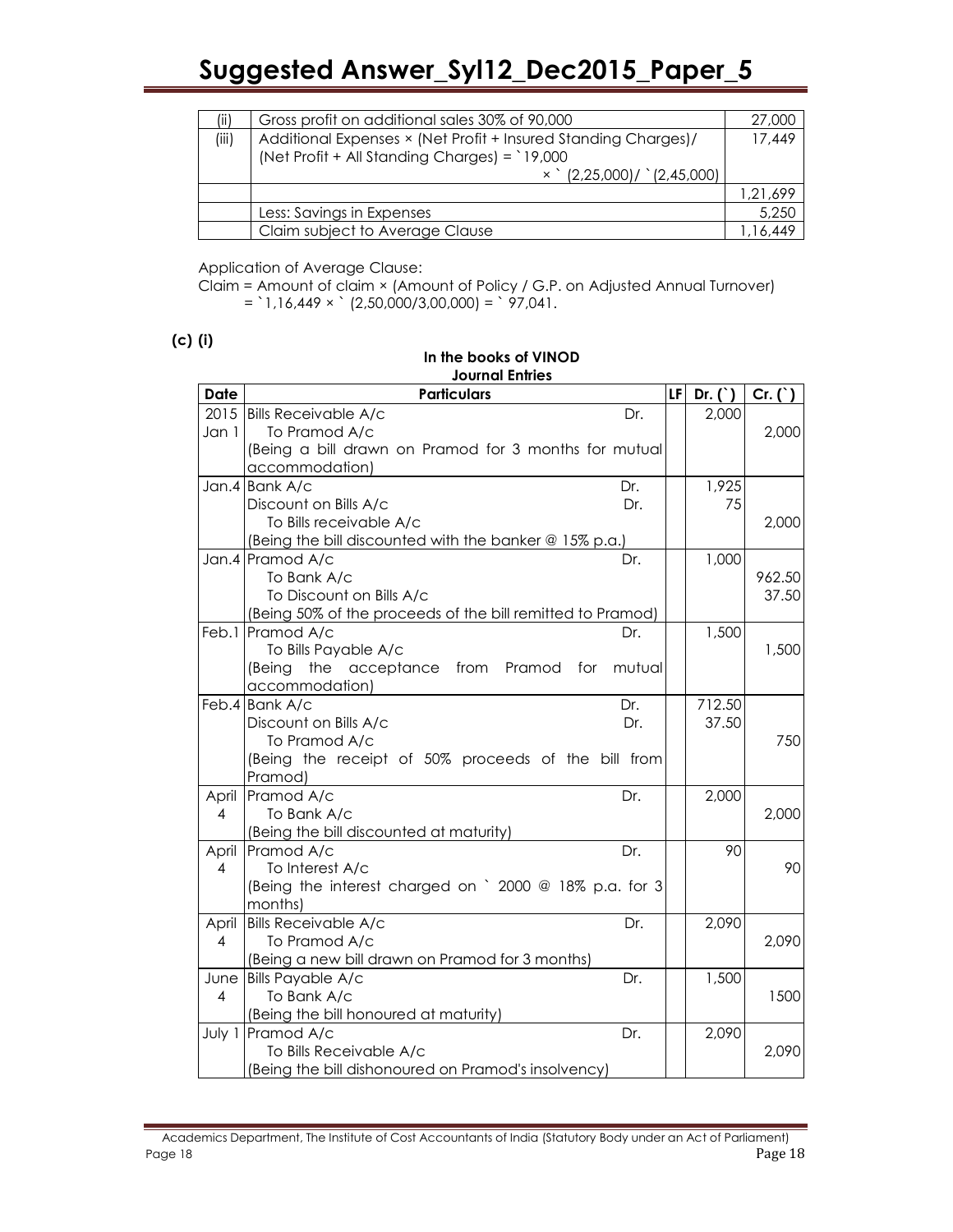| July | 1 Bank A/c                                           | Dr. | 920. |      |
|------|------------------------------------------------------|-----|------|------|
|      | <b>Bad Debts A/c</b>                                 | Dr. | 920  |      |
|      | To Pramod A/c                                        |     |      | .840 |
|      | (Being 50% of the amount due from Pramod received in |     |      |      |
|      | <b>Ifull settlement)</b>                             |     |      |      |

| w<br>Dr.    | <b>Pramod Account</b>    |         |        |                          | Cr.     |
|-------------|--------------------------|---------|--------|--------------------------|---------|
| <b>Date</b> | <b>Particulars</b>       |         | Date   | <b>Particulars</b>       |         |
| 4.1.15      | To Bank A/c              | 962.50  | 1.1.15 | By Bills Receivable A/c  | 2000.00 |
| 4.1.15      | To Discount on Bills A/c | 37.50   | 4.2.15 | By Bank A/c              | 712.50  |
| 1.2.15      | To Bills payable A/c     | 1500.00 | 4.2.15 | By Discount on Bills A/c | 37.50   |
| 4.4.15      | To Bank A/c              | 2000.00 | 4.4.15 | By Bills Receivable A/c  | 2090.00 |
| 4.4.15      | To Interest A/c          | 90.00   | 1.7.15 | By Bank A/c (50% of the  | 920.00  |
| 1.7.15      | To Bills Receivable A/c  | 2090.00 | 1.7.15 | amount due)              | 920.00  |
|             |                          |         |        | By Bad Debts A/c         |         |
|             |                          | 6680.00 |        |                          | 6680.00 |

Note: It is assumed that actual turnover is from July 2014 to November 2014.

- 7. Answer any two questions (carrying 8 marks each):
	- (a) The following details are extracted from the books of JAMUNA BANK LTD. for the year ended March 31, 2015:
		- (1) Packing Credit Outstanding from Food Processors ` 108 Lakh against which the bank holds securities worth ` 27 lakh. 50% of the said advance is covered by ECGC. This advance has remained Doubtful for more than 3 years.
		- (2) Other advances:

 $\overline{I}$ 

| <b>Assets Classification</b> | Amount in `lakh |       |
|------------------------------|-----------------|-------|
| Standard                     |                 | 5,400 |
| Sub-standard                 |                 | 3,960 |
| Doubtful:                    |                 |       |
| For one year                 |                 | 1,620 |
| For two years                |                 | 1,080 |
| For three years              |                 | 720   |
| For more than three years    |                 | 540   |
| Loss assets                  |                 | 1,080 |

Required:

Find out the amount of Provisions required to be made in the Profit & Loss Account of Jamuna Bank Ltd. for the year ended March 31, 2015. 3+5=8

- (b) (i) Discuss the Constitution of Central Electricity Authority. 2
	- (ii) The following details are extracted from the records of DIVYA POWER GENERATION PROJECT LTD.:
		- Name of the Power Station : Divya Power Generation Project Ltd.
		- Date of Commercial Operation / Work completed date : January 15, 1997.
		- Beginning of current year **interpretate and the Contract Contract Contract Contract Contract Contract Contract Contract Contract Contract Contract Contract Contract Contract Contract Contract Contract Contract Contract Con**

| Useful life                                      | : 35 Years       |
|--------------------------------------------------|------------------|
| <b>Particulars</b>                               | Amount in `Crore |
| Capital Cost at beginning of the year 2012-13    | 190.00           |
| <b>Additional Capitalisation during the year</b> |                  |
| 2013-14                                          | 9.04             |
| 2014-15                                          | 25.20            |
| Value of Freehold Land                           | 10.27            |
| Depreciation recovered upto 2011-12              | 46.22            |

Academics Department, The Institute of Cost Accountants of India (Statutory Body under an Act of Parliament) Page 19 Page 19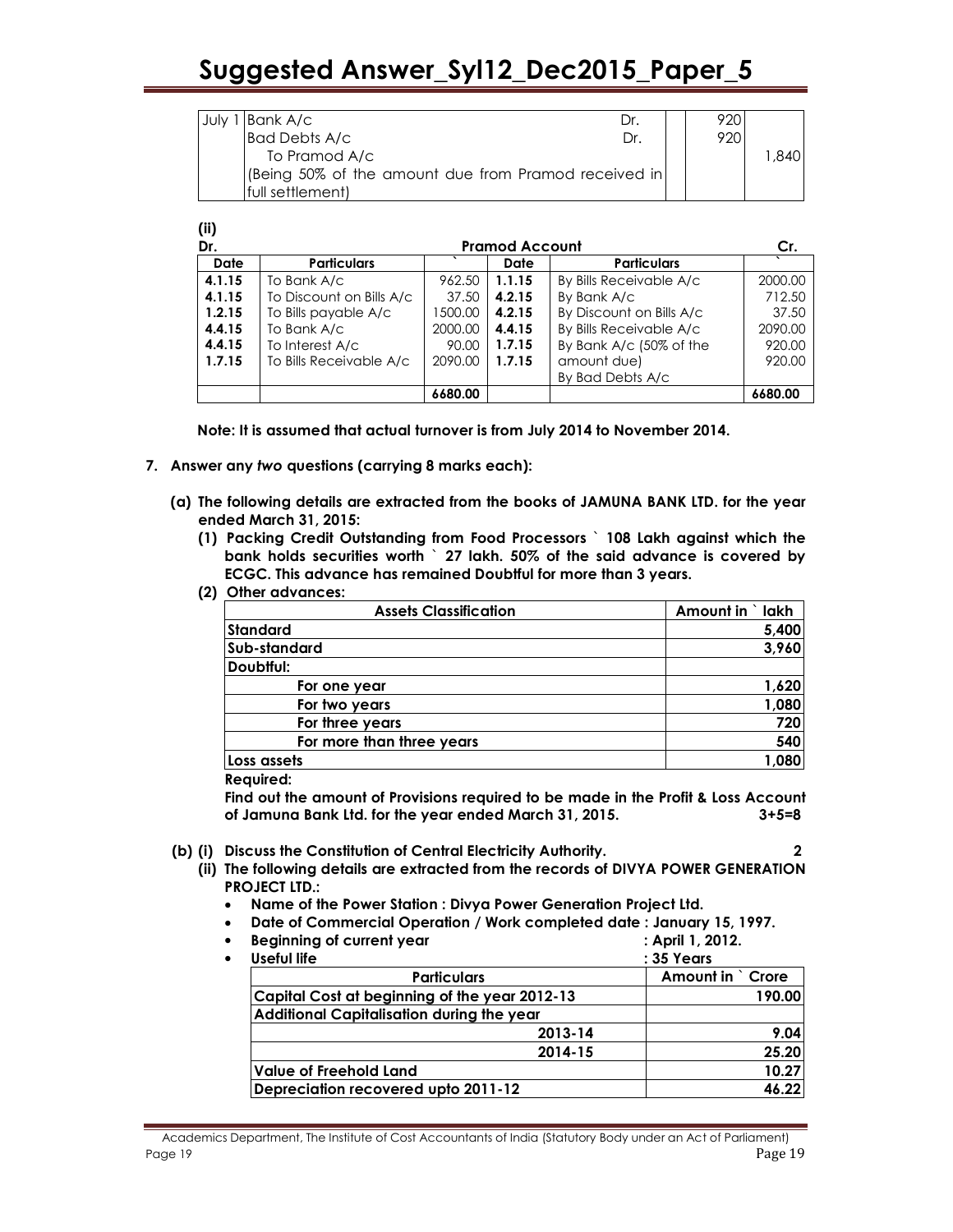Note: Capital Cost and accumulated Depreciation at the beginning of the year are as per Tariff order, Financial Year 2012-13.

- You are required to calculate:
- (1) Average Capital Cost
- (2) Annual depreciation—up to the year 2014-15 as per 2009 Regulations. 6
- (c) The following balances are extracted from the Books of MEGA FIRE INSURANCE CO. LTD. for the year ended March 31, 2015.

| <b>Particulars</b>                                     | Amount in `lakh |
|--------------------------------------------------------|-----------------|
| <b>Premiums received</b>                               | 1,880.00        |
| <b>Re-insurance Premiums Paid</b>                      | 125.00          |
| <b>Commission Paid</b>                                 | 62.00           |
| <b>Expenses of Management</b>                          | 375.50          |
| <b>Claims paid</b>                                     | 1,027.25        |
| Legal expenses regarding claims                        | 0.50            |
| Claims unpaid as on 1st April, 2014                    | 110.50          |
| Claims unpaid as on 31st March, 2015                   | 120.25          |
| Interest and Rent received                             | 25.00           |
| Provision against unexpired Risk as on 1st April, 2014 | 802.50          |
| Note: Create Reserve for unexpired risk @ 50%          |                 |

You are required to prepare the Revenue Account as per IRDA Regulations for the year ended March 31, 2015. 8

#### Answer:

7. (a)

#### JAMUNA BANK LTD. Calculation of Provision

|                                        |         | (Amount in `lakh) |
|----------------------------------------|---------|-------------------|
| <b>Particulars</b>                     |         |                   |
| Amount outstanding (packing credit)    | 108.00  |                   |
| Less: Realisable value of securities   | (27.00) |                   |
|                                        | 81.00   |                   |
| Less: ECGC cover (50%)                 | (40.50) |                   |
| Net unsecured Balance                  | 40.50   |                   |
| Required provision:                    |         |                   |
| Provision for unsecured portion (100%) |         | 40.50             |
| Provision for secured portion (100%)   |         | 27.00             |
| Required provision                     |         | 67.50             |

#### Other Advances:

|                                                                                        |              |                                 | (Amount in ` lakh) |
|----------------------------------------------------------------------------------------|--------------|---------------------------------|--------------------|
| <b>Assets</b>                                                                          | Amount $( )$ | $\%$ of provision Provision (`) |                    |
| Standard                                                                               | 5,400        | $0.40*$                         | 21.60              |
| Sub-standard                                                                           | 3,960        | 15                              | 594.00             |
| Doubtful:                                                                              |              |                                 |                    |
| For one year                                                                           | 1,620        | 25                              | 405.00             |
| For two years                                                                          | 1,080        | 40                              | 432.00             |
| For three years                                                                        | 720          | 40                              | 288.00             |
| For more than three years                                                              | 540          | $100*$                          | 540.00             |
| Loss                                                                                   | 1,080        | 100                             | 1,080.00           |
| Required provision                                                                     |              |                                 | 3,360.60           |
| <b>Note:</b> Doubtful advances have been taken as fully secured. However, in case, the |              |                                 |                    |

#### Academics Department, The Institute of Cost Accountants of India (Statutory Body under an Act of Parliament) Page 20 Page 20 Page 20 Page 20 Page 20 Page 20 Page 20 Page 20 Page 20 Page 20 Page 20 Page 20 Page 20 Page 20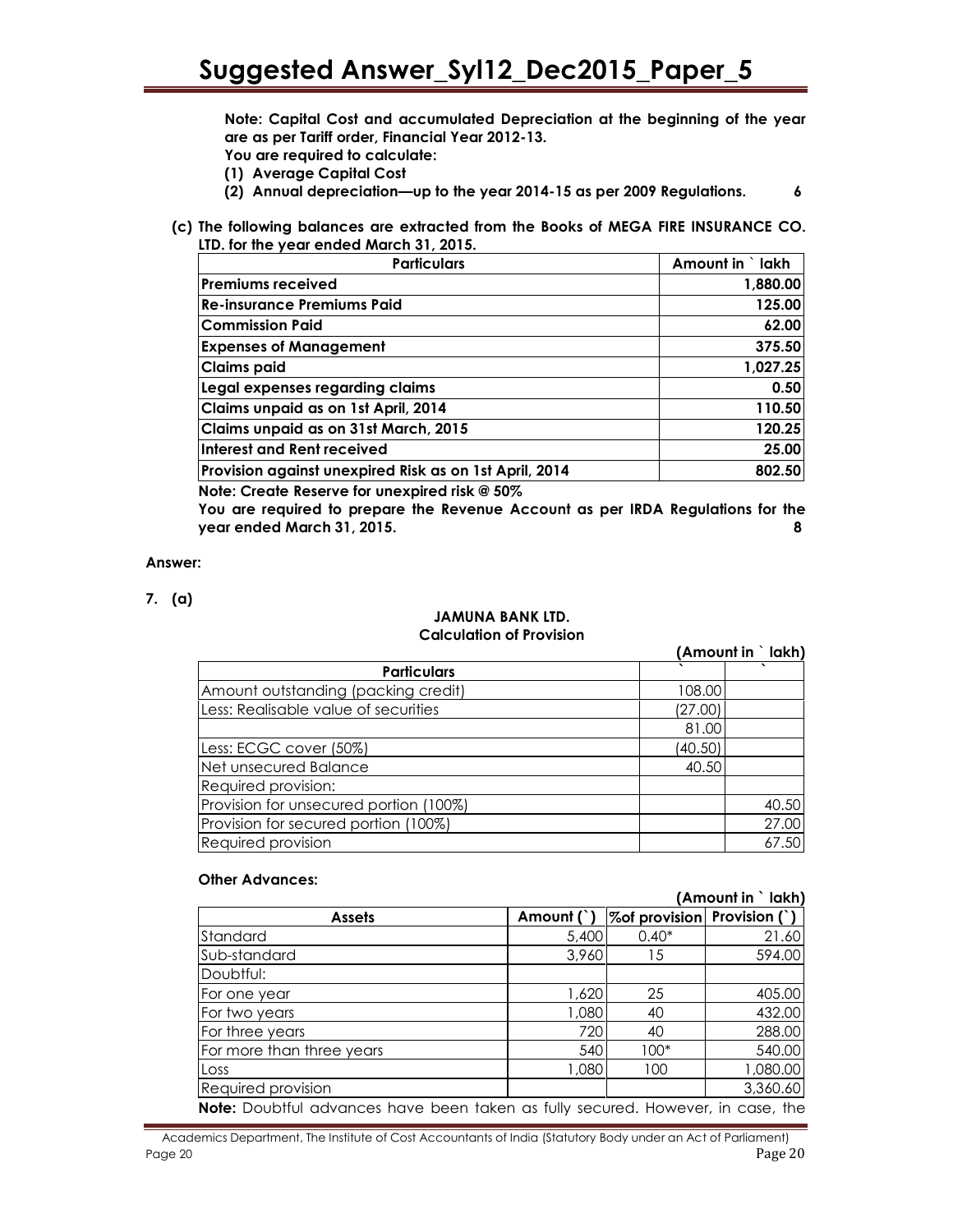students assume that no security cover is available for these advances, provision will be made for 100%.

\* As per the Master Circular issued by RBI.

(b) (i) The Central Electricity Authority shall consists of not more than 14 members (including its chairperson), of whom not more than 8 shall be full time members to be appointed by the Central Government. The Central Government appoints one of the full time members to be the Chairman of the Authority.

| (ii) Name of the Power Station:                   | Divya Power Generation Project Ltd. |                  |  |
|---------------------------------------------------|-------------------------------------|------------------|--|
| Date of Commercial operation/work completed date: |                                     | January 15, 1997 |  |
| Beginning of Current year:                        |                                     | April 1, 2012    |  |
| Useful Life:                                      |                                     | 35 years         |  |
| Remaining useful life:                            |                                     | 20 years         |  |

Statement showing the Calculation of Average capital cost and depreciation: (Amount in ` Crores)

|                                                |         | AITIOUTIL IIT | CIUIUS,     |
|------------------------------------------------|---------|---------------|-------------|
|                                                | 2012-13 | 2013-14       | $2014 - 15$ |
| A. Opening Capital Cost                        | 190.00  | 190.00        | 199.04      |
| <b>B. Additional Capital Cost</b>              | 0.00    | 9.04          | 25.20       |
| C. Closing Capital Cost                        | 190.00  | 199.04        | 224.24      |
| D. Average Capital Cost [(A+C)/2]              | 190.00  | 194.52        | 211.64      |
| E. Less: Cost of Freehold Land                 | 10.27   | 10.27         | 10.27       |
| F. Average Capital Cost for Depreciation (D-E) | 179.73  | 184.25        | 201.37      |
| G. Depreciable value (90% of F)                | 161.76  | 165.82        | 181.23      |
| H. Depreciation recovered upto prev. year      | 46.22   | 52.00         | 57.99       |
| Balance Depreciation to be recovered (G-H)     | 115.54  | 113.82        | 123.24      |
| J. Balance useful life out of 35 years         | 20.00   | 19.00         | 18.00       |
| K. Yearly depreciation from 2012-13 (I/J)      | 5.78    | 5.99          | 6.85        |
| Depreciation recovered upto the year (H+K)     | 52.00   | 57.99         | 64.84       |

#### $(c)$

#### FORM B- RA

Name of the insurer: Mega Fire Insurance Co. Ltd. Registration No. and date of Registration with the IRDA: Revenue Account for the year ended 31st March. 2015

|     |                                                  |          | (Amount in `lakh) |
|-----|--------------------------------------------------|----------|-------------------|
|     | <b>Particulars</b>                               | Schedule | Amount (`)        |
|     | Premium earned                                   |          | 1,680.00          |
|     | Other income                                     |          |                   |
| (3) | Interest, dividend and rent                      |          | 25.00             |
|     | Total (A)                                        |          | 1705.00           |
| (4) | Claims incurred                                  | ∩        | 1037.50           |
| (5) | Commission                                       | 3        | 62.00             |
| (6) | Operating expenses related to insurance business |          | 375.50            |
|     | Total (B)                                        |          | 1475.00           |
|     | Operating Profit (A) - (B)                       |          | 230.00            |

| Schedule-1: Premium earned (net)                     | ` in lakh) |
|------------------------------------------------------|------------|
| Premium received                                     | 1,880.00   |
| Less: Re-issuance premium                            | (125.00)   |
| Net premium                                          | 1,755.00   |
| Adjustment for change in reserve for unexpired risks | 75.001     |